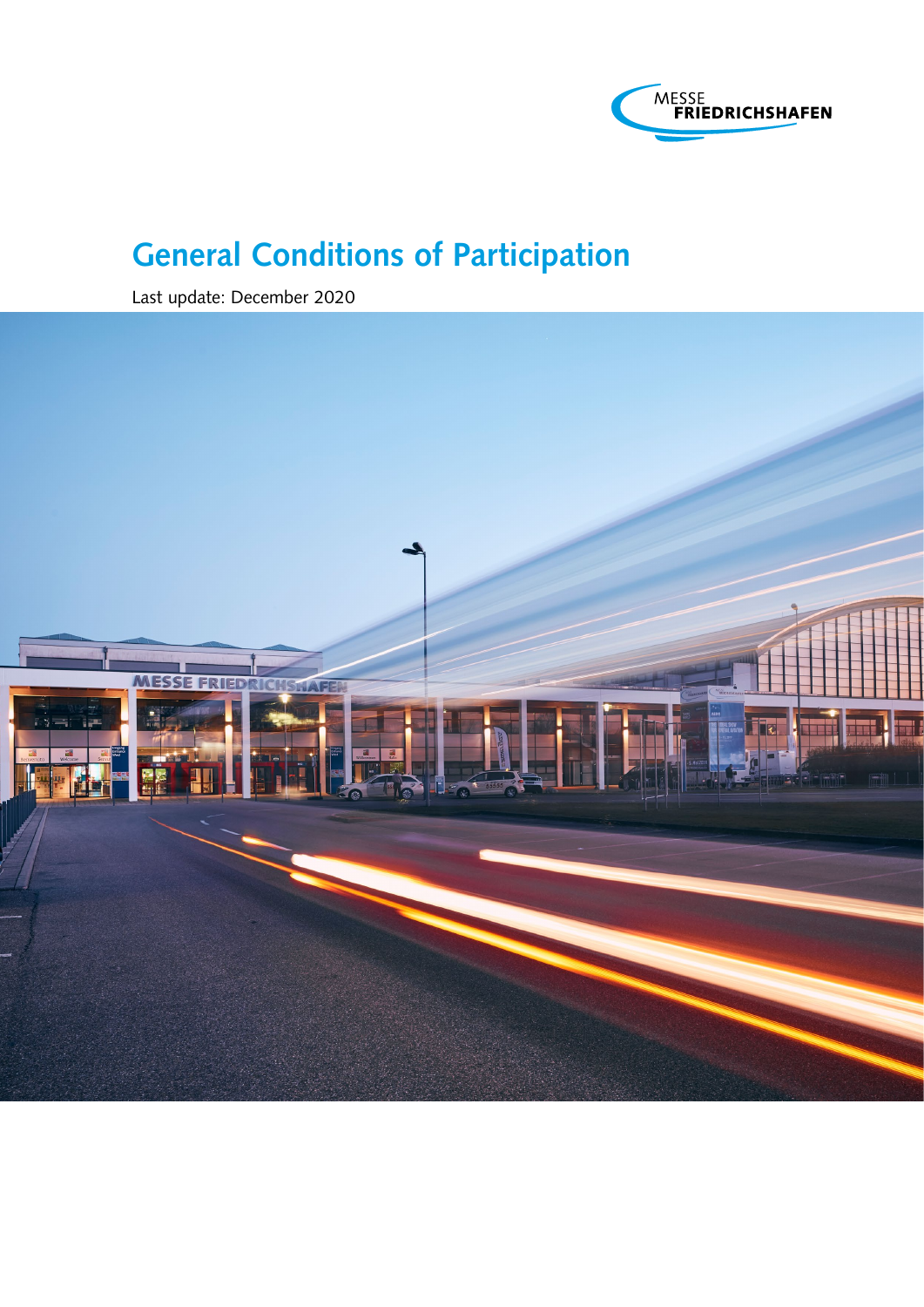Page



Page

### Table of content

| 1.    | <b>Definitions</b>                                         | 4  |
|-------|------------------------------------------------------------|----|
| 1.1   | <b>MESSE FRIEDRICHSHAFEN</b>                               | 4  |
| 1.2   | The MESSE FRIEDRICHSHAFEN Online Service Center            | 4  |
| 1.3   | Exhibitors                                                 | 4  |
| 1.3.1 | Main Exhibitor                                             | 4  |
| 1.3.2 | Co-Exhibitor                                               | 4  |
| 1.3.3 | Other represented Companies                                | 4  |
| 1.4   | Joint Stands                                               | 5  |
|       |                                                            |    |
| 2.    | Transferring the Stand Space to a Third Party              | 5  |
| 3.    | Placement, Permitted Goods, Exhibitor Passes               | 5  |
| 3.1   | Placement                                                  | 5  |
| 3.2   | <b>Permitted Exhibition Goods</b>                          | 6  |
| 3.3   | <b>Exhibitor Passes</b>                                    | 6  |
|       |                                                            |    |
| 4.    | Fees, Invoices, Payment Deadlines and Conditions,          |    |
|       | Hirer's Right of Lien                                      | 6  |
|       |                                                            |    |
| 5.    | <b>Additional Costs</b>                                    | 7  |
| 5.1   | Power                                                      | 7  |
| 5.2   | <b>AUMA Fee</b>                                            | 7  |
| 5.3   | Waste Disposal                                             | 8  |
| 5.4   | Media Entry Fees (Catalogue, Guide, Internet Features)     | 8  |
| 6.    | Value added Tax                                            | 9  |
| 6.1   | VAT Identification Number                                  | 9  |
| 6.2   | Reimbursement of Value Added Tax                           | 9  |
|       |                                                            |    |
| 7.    | <b>Exclusivity of Service Providers</b>                    | 10 |
| 8.    | Disruptions in Performance, Withdrawal                     | 10 |
| 8.1   | Exhibitor does not Participate                             | 10 |
| 8.2   | Co-Exhibitor does not Participate                          | 10 |
| 8.3   | Breaches of Duty by the Exhibitor, Contract Penalties      | 11 |
| 8.4   | MFN's Right to Withdrawal and Termination Right            | 11 |
| 8.4.1 | Insolvency of the Exhibitor                                | 11 |
| 8.4.2 | Non-payment                                                | 11 |
| 8.4.3 | Violation of the Special Conditions of Participation,      |    |
|       | General Conditions of Participation, Technical Guidelines, |    |
|       | House Rules                                                | 11 |
| 8.4.4 | Violation of Subsection 12.1 (Advertising etc.)            | 12 |
| 8.4.5 | Stand is not Occupied at Correct Time                      | 12 |
| 8.5   | Reservations, force majeure, cancellation and other        |    |
|       | changes to the event                                       | 12 |
| 8.5.1 | Reasons for changes to the event, obligation to inform     |    |
|       | and compensation                                           | 12 |
| 8.5.2 | Participation Fee                                          | 12 |

# 9. [Duty to Supply Information, Safety Regulations](#page-12-0) 13 9.1 [Exhibitor's Duty to supply Information](#page-12-0) 13 9.2 [Forms, Online Service Center](#page-12-0) 13 9.3 [Safety Regulations](#page-12-0) 13 9.4 [Occupation of the Exhibition Premises](#page-13-0) 14 10. [Construction and Disassembly](#page-13-0) 14 10.1 [Stand Construction, Fitting and Design](#page-13-0) 14 10.1.1 [Basic Principle](#page-13-0) 14 10.1.2 [Design](#page-13-0) 14 10.1.3 [Construction and Disassembly Time Limits](#page-13-0) 14 10.1.4 [Staffing](#page-13-0) 14 10.2 [Stand Construction Obligations](#page-14-0) 15 10.3 [Removal of objectionable Objects etc.](#page-14-0) 15 10.4 [Premature Disassembly](#page-14-0) 15 10.5 [Clearing](#page-14-0) 15 11. [Handover / Return](#page-15-0) 16 12. [Advertising](#page-15-0) 16 13. [Sales Regulation](#page-16-0) 17 14. [Photography and Other Means of Recording Films](#page-16-0) [and Videos](#page-16-0) 2008 17 15. [Surveillance, Cleaning, Waste Disposal](#page-16-0) 17 15.1 [Surveillance](#page-16-0) 17 15.2 [Stand Surveillance](#page-17-0) 18 15.3 [Cleaning](#page-17-0) 18 15.4 [Cleaning of Stands](#page-17-0) 18 15.5 [Waste Disposal](#page-17-0) 18 16. [Data Protection](#page-18-0) 2002 19 17. [Industrial Property Rights](#page-18-0) 19 17.1 [Basic Principle](#page-18-0) 19 17.2 [Protection of Exhibits](#page-19-0) 20 17.3 [GEMA \[Society for musical performing and mechanical](#page-19-0) [reproduction rights\]](#page-19-0) 20

17.4 [Registered Trademarks of MFN](#page-19-0) 20

18. [General Obligations of the Exhibitor](#page-20-0) 21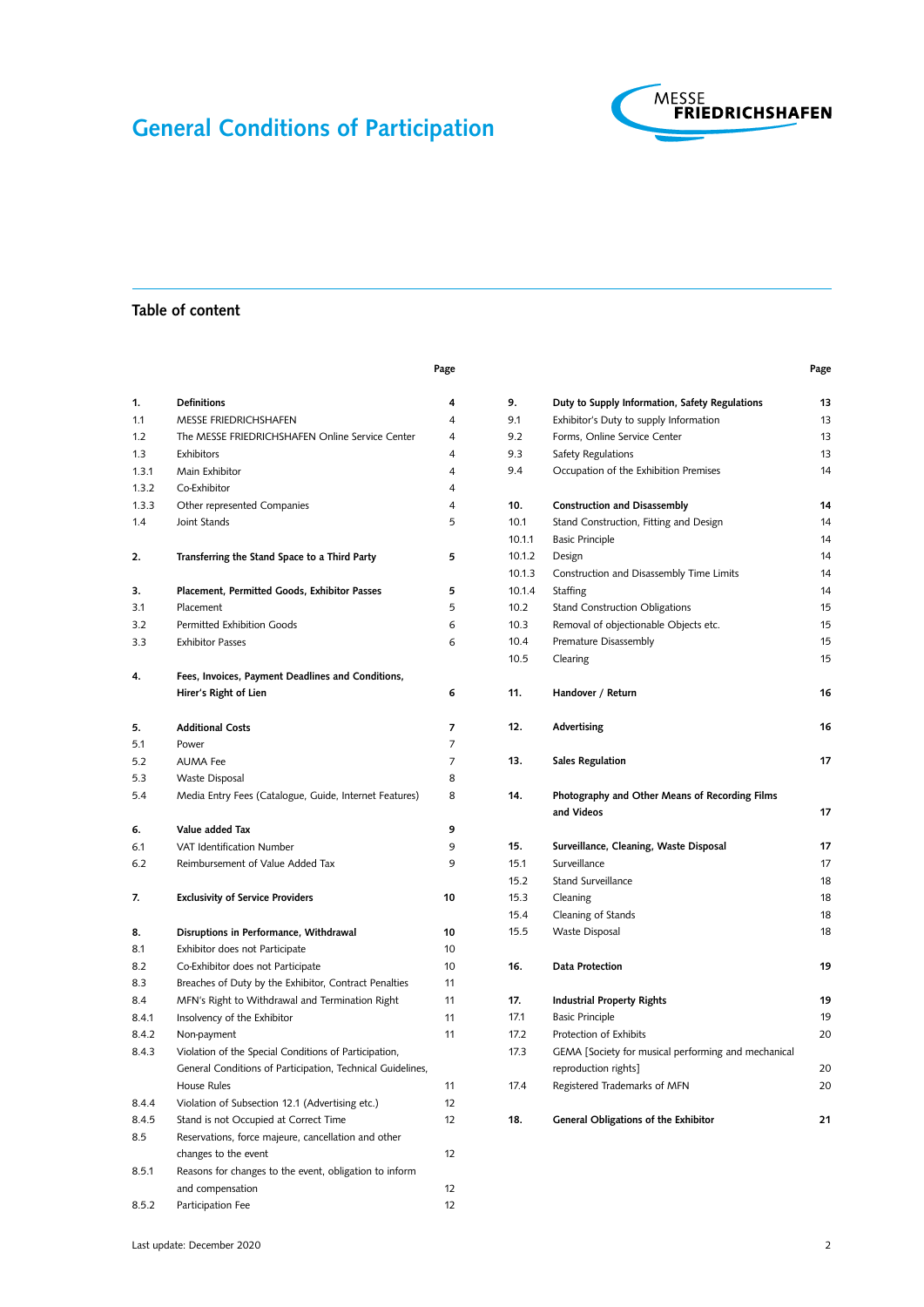

Page

### Table of content

|      |                                                         | Page |
|------|---------------------------------------------------------|------|
| 19.  | <b>Compulsory Insurance Coverage</b>                    | 21   |
| 20.  | Legal Duty to maintain Safety, Operator Obligations     | 22   |
| 21.  | <b>Notification of Damages</b>                          | 22   |
| 22.  | Intervention in the Event, Termination of the Event     | 22   |
| 23.  | <b>Bringing Objects onto Site</b>                       | 23   |
| 24.  | Liability, Indemnification                              | 23   |
| 24.1 | Liability of MFN                                        | 23   |
| 24.2 | Limitation of Liability in the Event of Violation of    |      |
|      | essential contractual Obligations                       | 23   |
| 24.3 | Indemnification vis-a-vis Co-Exhibitors                 | 24   |
| 24.4 | Strict Liability section 536 A of the German Civil Code | 24   |
|      |                                                         |      |

| 25. | Statute of Limitations, Set-off                | 24  |
|-----|------------------------------------------------|-----|
| 26. | <b>Protective Clause</b>                       | 24  |
| 27. | Precedence of the German Text                  | 25. |
| 28. | Applicable Law, Place of Performance, Place of |     |
|     | Jurisdiction                                   | 25  |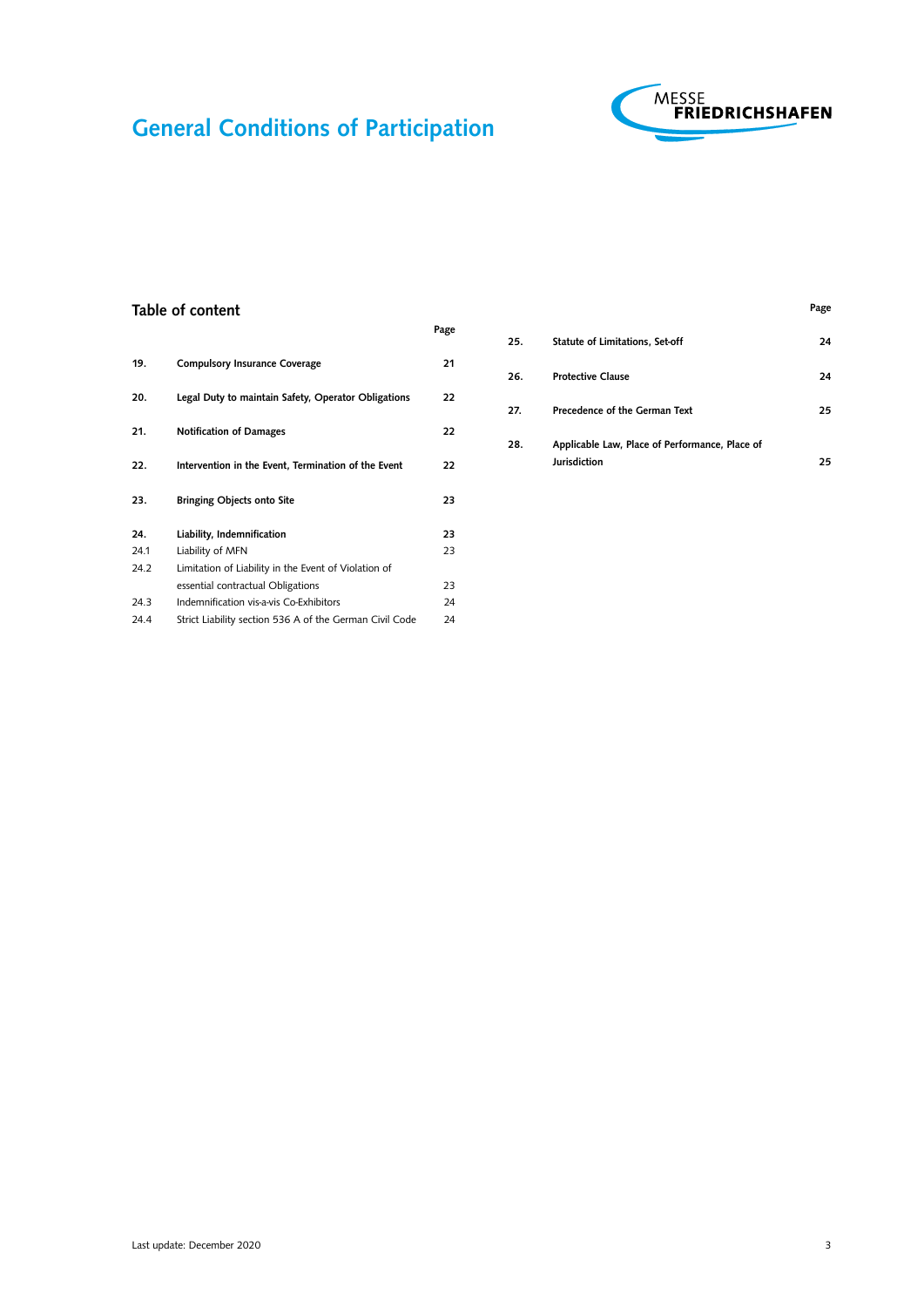

# <span id="page-3-0"></span>1. Definitions

### 1.1 MESSE FRIEDRICHSHAFEN GmbH

Messe Friedrichshafen GmbH shall hereafter be referred to as "MFN".

### 1.2 The MESSE FRIEDRICHSHAFEN Online Service Center

Exhibitors receive an access code for the Messe Friedrichshafen Online Service Center (hereafter referred to as "OSC") upon registering for a stand. Media features as well as

technical and organizational orders must be executed via the OSC and by utilizing the appropriate forms.

#### 1.3 Exhibitors

Those participating in trade fairs and exhibitions are called main exhibitors and co-exhibitors. When reference is made to all types of participants, then they shall be referred to hereafter as "exhibitor(s)".

#### 1.3.1 Main Exhibitor

The main exhibitor is the participant that rents the trade fair stand and presents their offer with their own staff on it.

#### 1.3.2 Co-Exhibitor

The co-exhibitor is the participant that presents their offer using their staff on the stand of a main exhibitor. This definition includes the group's subsidiaries and affiliates of the main exhibitor. Registration of co-exhibitors is subject

to approval and charges. To register as a co-exhibitor, a separate co-exhibitor registration is required. This must be signed by the main exhibitor as a legally binding document and must bear the name and full address of the contact from the co-exhibitor.

Following the registration of the main exhibitor, a contract cannot be concluded between the co-exhibitors which the main exhibitor has registered and MFN.

#### 1.3.3 Other represented Companies

Other represented companies (ORC) must be registered by the main exhibitor. If ORCs are represented by their own staff on the stand, they shall be classified as co-exhibitors.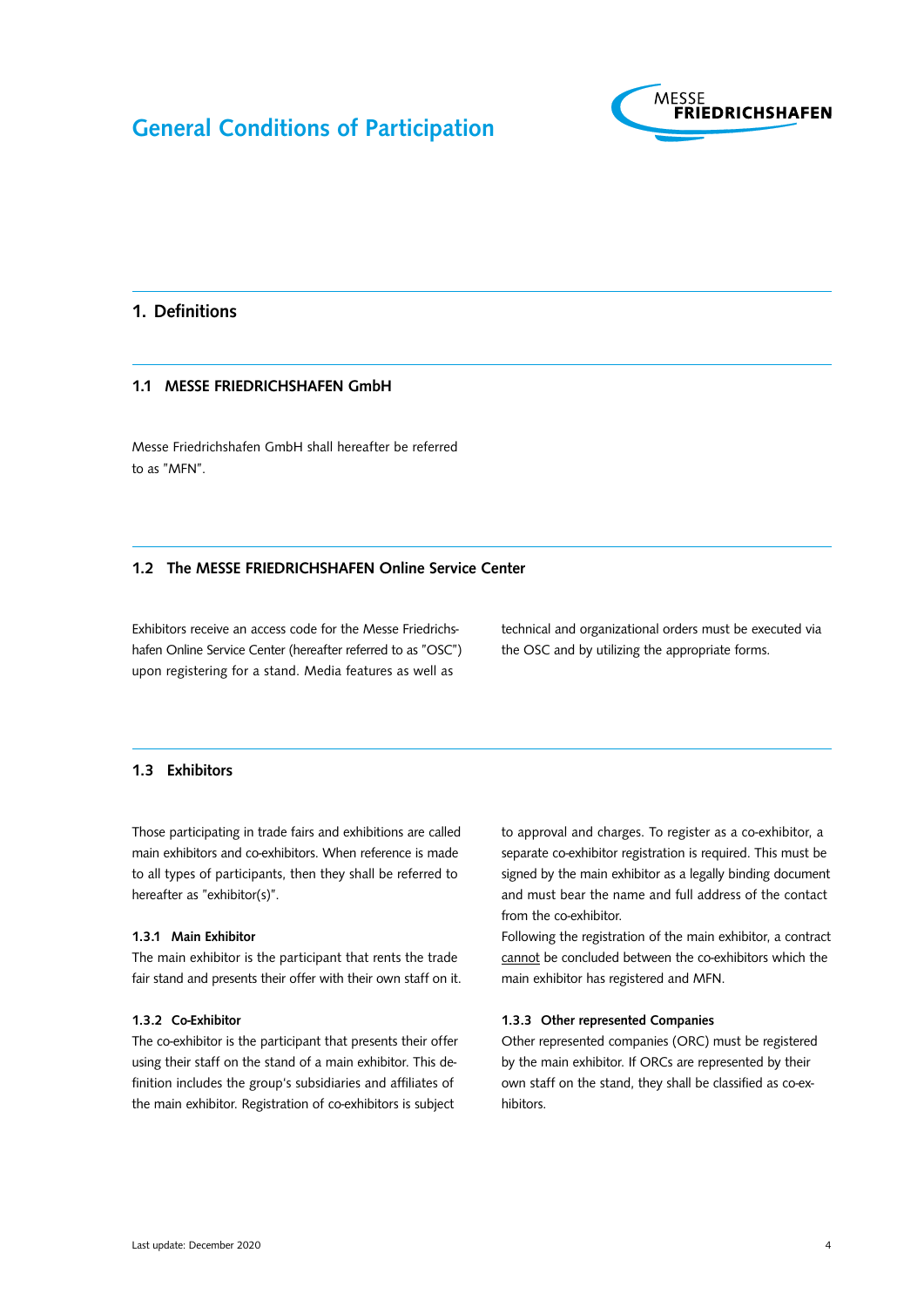

#### <span id="page-4-0"></span>1.4 Joint Stands

If several exhibitors wish to rent a stand space together, they must name a joint exhibitor who has been authorized by the group (= Group Organizer) as a contact for MFN in their registration.

### 2. Transferring the Stand Space to a Third Party

Exchanging the assigned stand space with another exhibitor or partly or fully transferring the stand space or "subletting"

the stand space to third parties is not permitted unless approval for this has been given by MFN.

### 3. Placement, Permitted Goods, Exhibitor Passes

#### 3.1 Placement

MFN endeavours to fulfil the wishes of the exhibitor in terms of the location and size of the stand, whilst taking the theme of the exhibition and the structure of the respective event into account, as well as the space available. The time at which the registration is received is not the only determining factor in allocating placement. Deviations from the registration data due to planning reasons

must be taken into account.

If special circumstances require it, particularly in the interests of safety, MFN may allocate the exhibitor another space even after having confirmed the stand. The size and dimensions of the reserved space can be changed and the position and layout of entrances, exits and passages may be changed and structural modifications may be undertaken.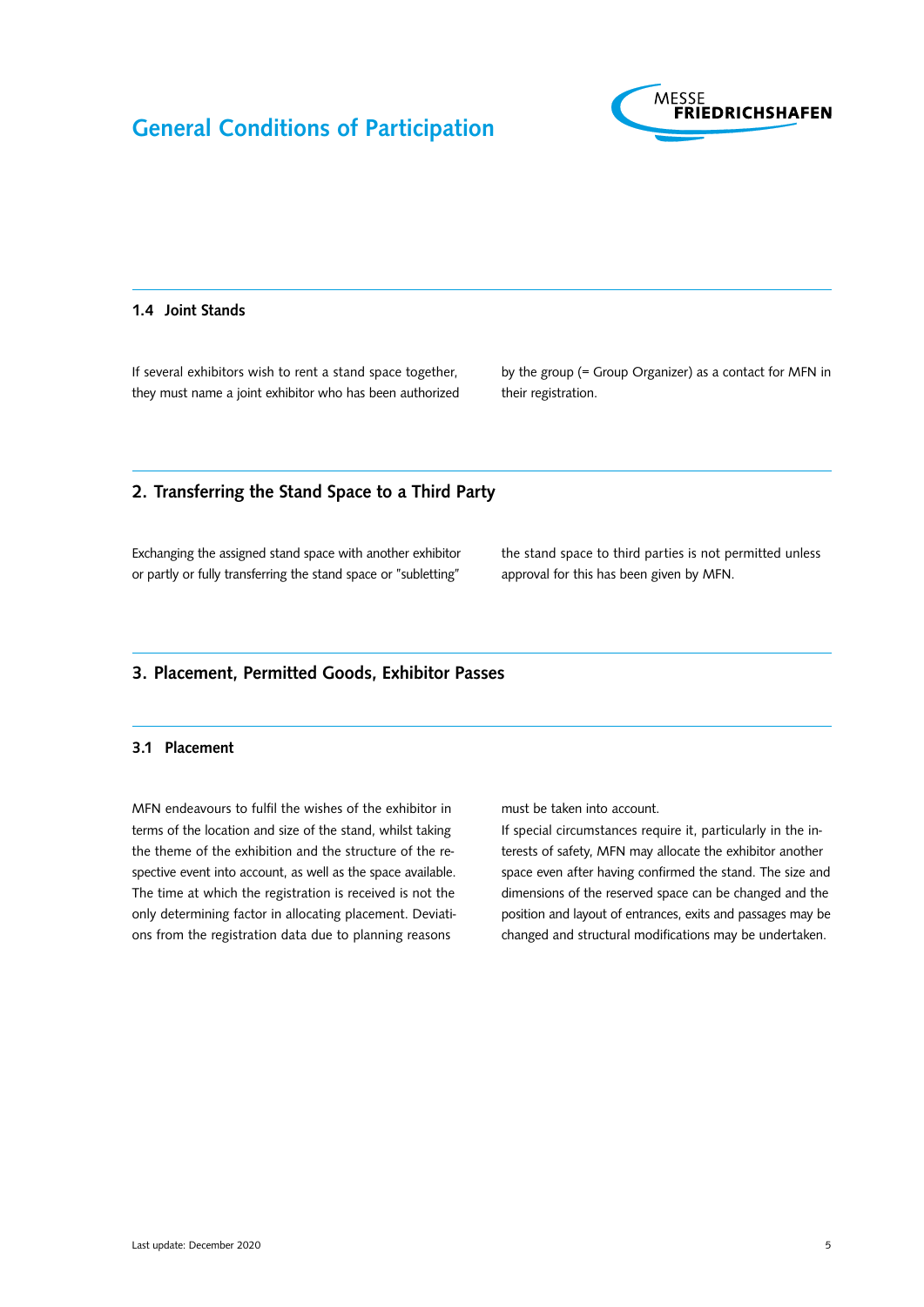

#### <span id="page-5-0"></span>3.2 Permitted Exhibition Goods

Companies may exhibit their exhibition goods which are appropriate for the theme of the event. The permitted goods are specified in the product classification for the event.

MFN shall issue decisions on permission for exhibitors and the registered products to be presented at the event and the placement of the exhibitor.

MFN may, for objectively justifiable reasons, exclude individual exhibitors from participating, particularly if the available space is insufficient. MFN is also entitled to limit the registered exhibition objects and alter the registered space. Permission is only valid for registered exhibition objects and the specific exhibitor who is named in the permission confirmation and the space stated in this confirmation. The exhibition of any objects, other than those which have been registered and have received permission, must be approved by MFN in writing. The exhibitor must remove objects which are not registered or permitted from the stand upon the request of MFN.

#### 3.3 Exhibitor Passes

Each exhibitor shall receive exhibitor passes which give them access to the exhibition center. The number of passes issued is determined based on the size of the stand and they are issued following full payment of the invoice for participation in the trade fair. The number of exhibitor passes is governed by the Special Conditions of Participation. Additional exhibitor passes can be ordered via the OSC at extra cost. The exhibitor passes are intended for the stand staff, must be filled out in accordance with the provisions on passes and may not be transferred to third parties. MFN reserves the right to carry out spot checks.

### 4. Fees, Invoices, Payment Deadlines and Conditions, Hirer's Right of Lien

The amount and elements of the participation fee and the payment deadlines are shown in the registration documents and Special Conditions of Participation. The stand can only be occupied if the deadlines for payment which have been established in the invoice for the participation fee have been met and the fee has been paid in full.

MFN is entitled to send invoices in electronic format (PDFformat) to the exhibitor by e-mail instead of paper invoices. Upon request of the exhibitor, MFN will issue paper invoices

to the exhibitor. There is no legal claim to the issuance of electronic invoices. MFN is not obliged to comply with all country-specific requirements for the issuing of electronic invoices. MFN is entitled to send reminders and other request for payment to the exhibitor by e-mail. All invoice amounts must be transferred in Euro without any deductions to an account stated in the invoice, stating the customer and invoice number. The transfer must

be free of charge.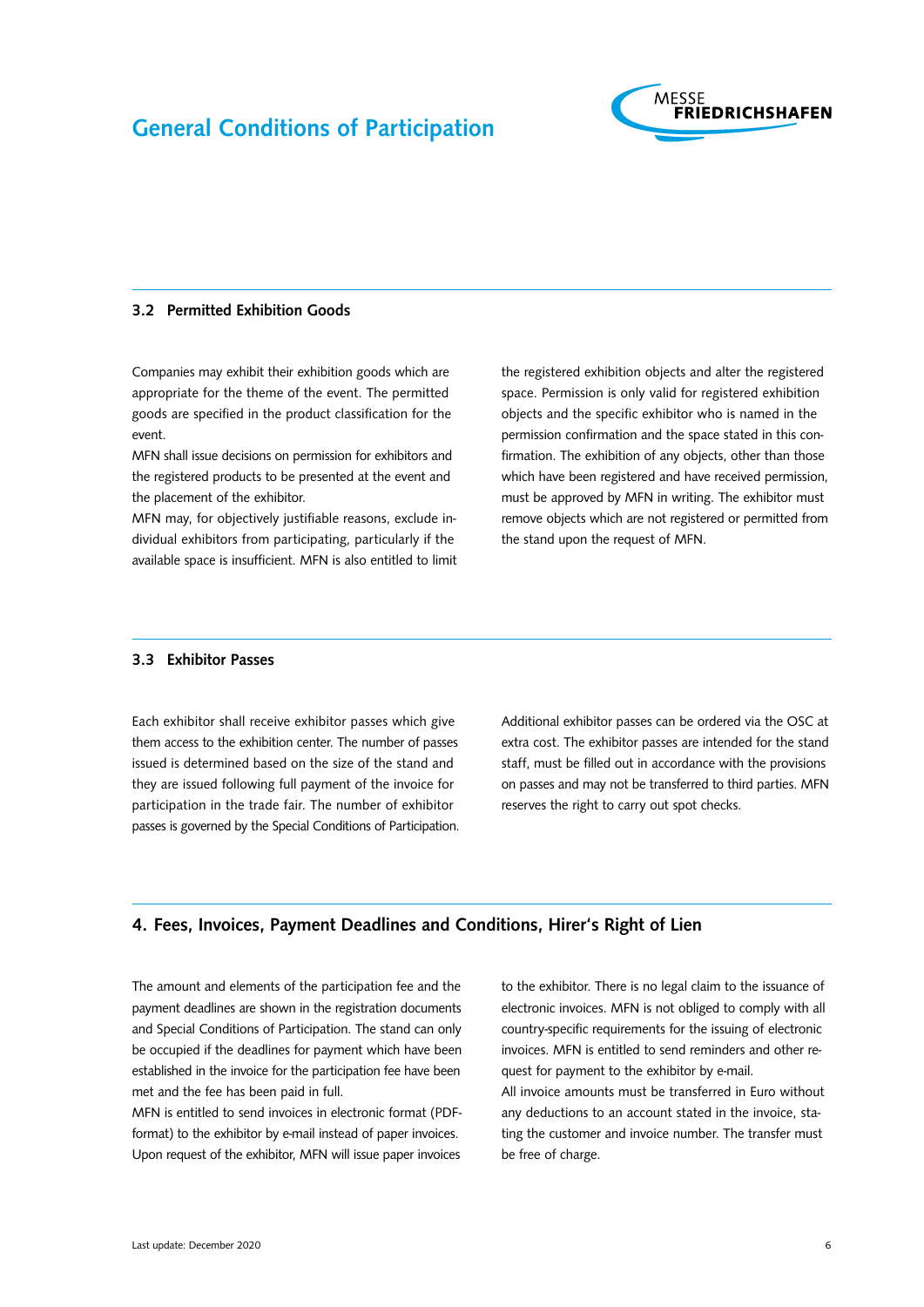

<span id="page-6-0"></span>If the exhibitor delays payment, MFN is entitled to charge an overdue fine. The exhibitor is entitled to demonstrate that no damage or an amount of damage which is less than that stated has been incurred to MFN as a result of the delay in payment.

In case of default of payment of the participation fee, MFN may refuse to provide the stand space until payment has been made. MFN shall not be liable to the exhibitor for any damages resulting from this, unless MFN is responsible for the late payment.

Outstanding invoices must be paid on demand from the stand staff during the trade fair, in cash or by credit card. In order to avoid paying outstanding invoices at the stand, the exhibitor may send a completed direct debit authorization to the project team prior to the event. The form for this is available on the OSC.

If an exhibitor does not meet their payment obligations during the course of the event, MFN may exercise their hirer's right of lien, retain the exhibition objects and stand equipment and, after giving written notice for the relevant items, have them stored or sold at auction, or sell them privately if they have a stock market price or market price, at the expense of the exhibitor.

# 5. Additional Costs

Incidental expenses relating to increases and decreases in provision of services will be determined after the event, using the actual expenditure and consumption.

The organizer will be invoiced or credited for these expenses if excess payment has been made.

#### 5.1 Power

The basis for calculation of power consumption is regulated in the OSC.

### 5.2 AUMA Fee

A fee is charged for the involvement of the Association of the German Trade Fair Industry (AUMA) (a Registered Association), Littenstr. 9, 10179 Berlin, Germany. MFN shall undertake the calculation and collection of the fees

incurred on behalf of the AUMA. The fees shall be shown separately. The current valid rate for AUMA can be seen in the Special Conditions of Participation.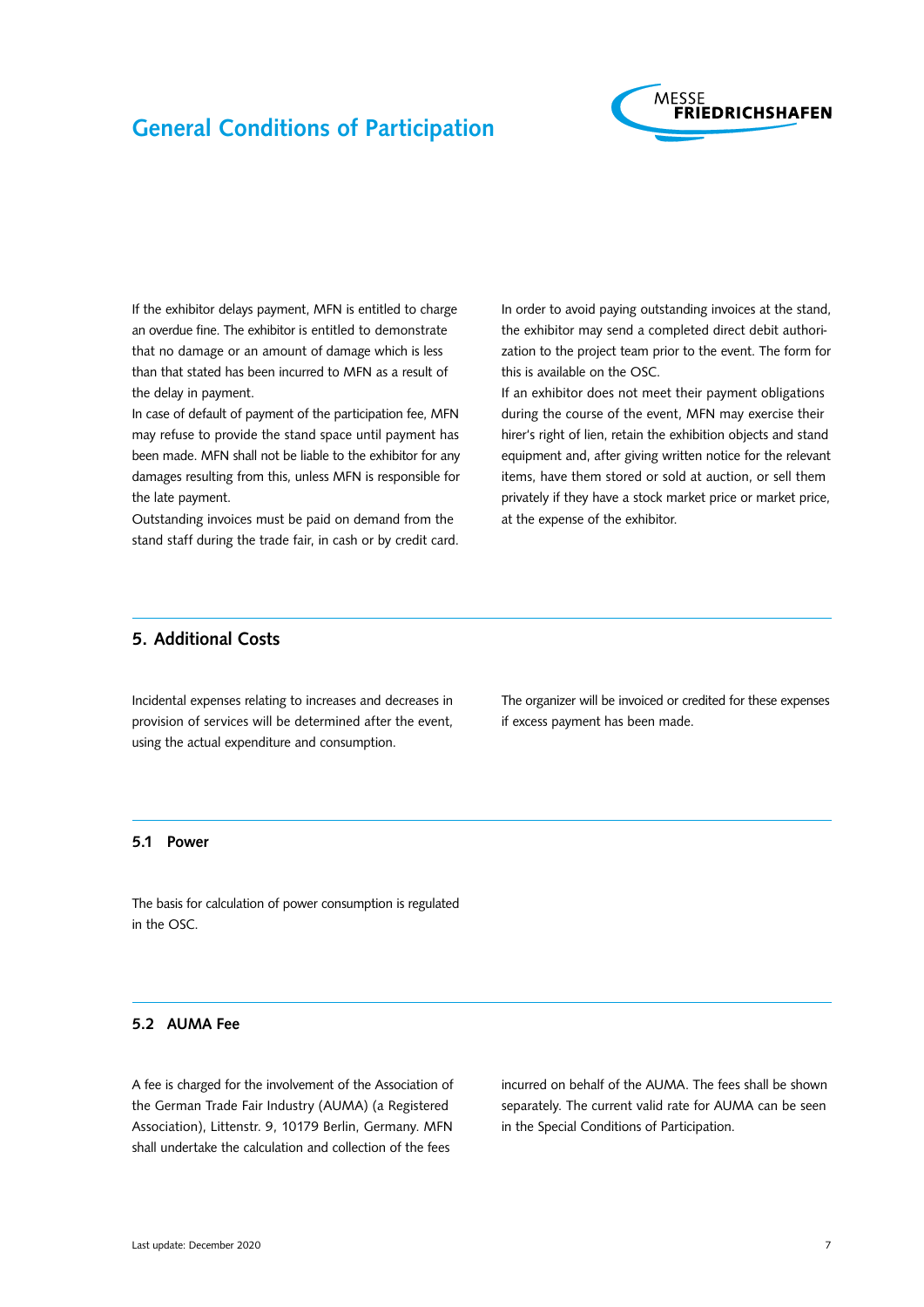

#### <span id="page-7-0"></span>5.3 Waste Disposal

A waste disposal flat-rate shall be charged for the removal of small quantities of waste resulting from the running of the stand throughout the course of the event. This is set down in the Special Conditions of Participation for the event. The additional waste produced by constructing and disassembling the stand is to be disposed of by the

exhibitor or to be reported to the project management team for disposal. The disposal of waste which is left on the exhibition centre premises is liable for costs. If required, waste disposal must be ordered via the OSC. In case waste is not reported, then costs for disposal will be charged at a higher rate.

### 5.4 Media Entry Fees (Catalogue, Guide, Internet Features)

If a catalogue or guide (print or digital) is created for the event, all exhibitors are obliged to feature in it. The costs for a basic feature are paid with a flat-rate fee which is set down in the Special Conditions of Participation. Media features and optional additional services which are featuring costs are executed via the OSC.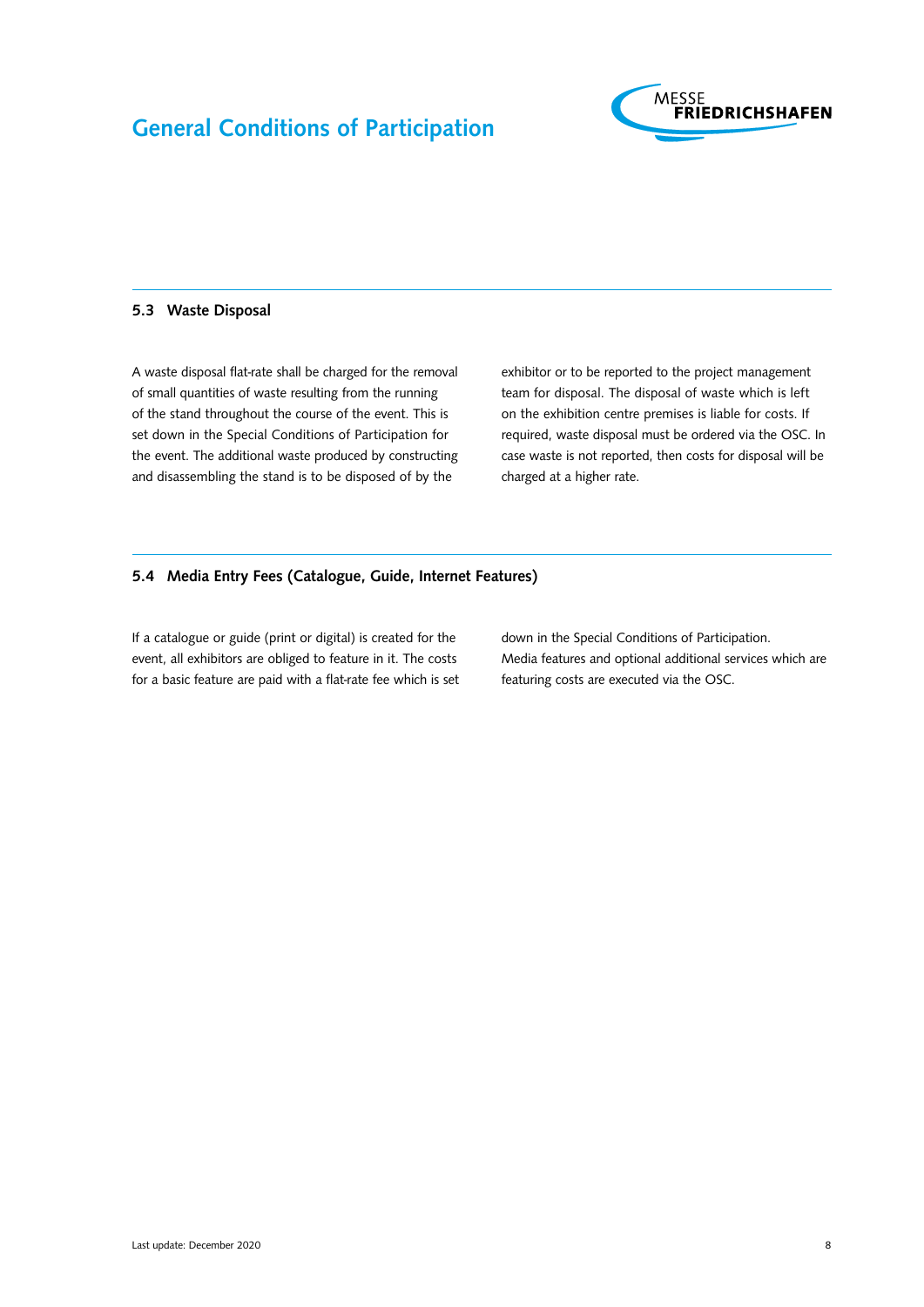

# <span id="page-8-0"></span>6. Value added Tax

All prices listed are net prices. If statutory VAT is incurred it will be calculated additionally and stated separately on the invoice.

#### 6.1 VAT Identification Number

As a rule, MFN performs standard services for the exhibitors (event services package). The headquarters of the service recipient /exhibitor is determined to be the place of performance of these services. MFN bills foreign exhibitors which have entrepreneurial status according to the Reverse Charge Procedure, without German VAT. For exhibitors from the European Union a valid VAT identification number (VATIN)

is an absolute precondition. It has to be entered on the registration form. The exhibitor is obliged to notify MFN of any change to the VAT identification number immediately in writing. For exhibitors from outside the EU, it is not necessary to state a VAT identification number. However, it must be ascertained that the exhibitor has entrepreneurial status.

#### 6.2 Reimbursement of Value Added Tax

Foreign exhibitors may be reimbursed for any value added tax they are charged for where the statutory requirements for this are in place. For more detailed information: [www.bzst.bund.de](http://www.bzst.bund.de).

Applications are to be sent to the Federal Central Tax Office: Bundeszentralamt für Steuern, An der Küppe 1, 53225 Bonn, Germany.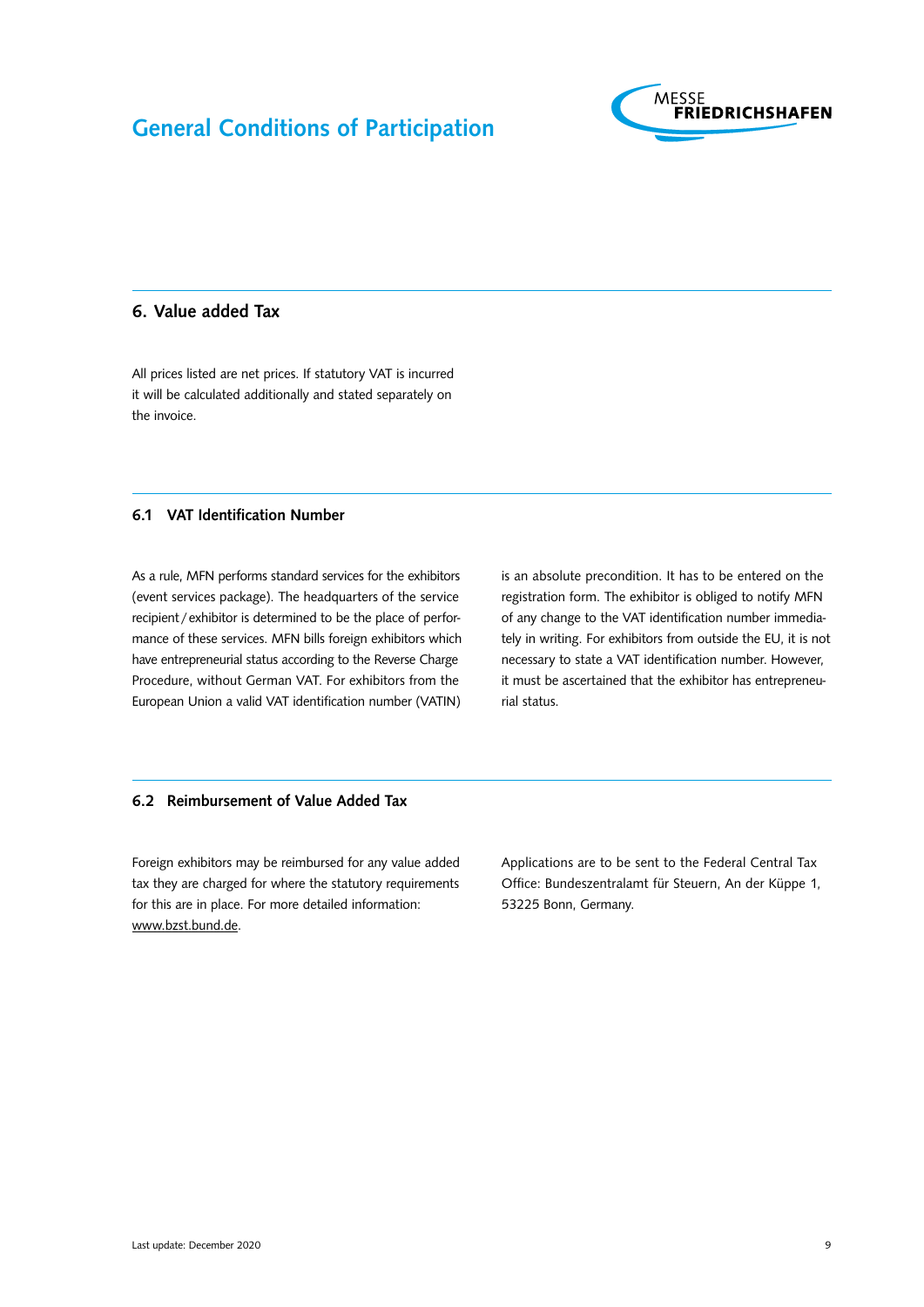

### <span id="page-9-0"></span>7. Exclusivity of Service Providers

Only the service providers designated by MFN are permitted for the following services, supply activities and any connection work which may become necessary for the exhibitor's installations:

Water connections, power connections, compressed air, installation of suspension points, forklift trucks and working platforms, waste disposal, cleaning, security services, telecommunications, catering. This can only be deviated from if prior written approval has been given by MFN. The execution of these services starts only after they have been ordered in good time via the OSC. The exhibitor is responsible for doing this before the start of the event.

# 8. Disruptions in Performance, Withdrawal

#### 8.1 Exhibitor does not participate

If the exhibitor does not participate once registration has been granted, he is obliged to pay a compensation fee. MFN must be notified that the exhibitor is not participating immediately in writing. MFN is not obliged to accept a replacement exhibitor put forward by the exhibitor. In order to ensure that the trade fair /exhibition has a unified image, MFN is entitled to reallocate the stand space which is unused as a result of the non-participation of the exhibitor. The exhibitor must pay compensation fees for

MFN's endeavours to rent the stand space in any manner other than via exchange of the stand space with another exhibitor for a consideration. The compensation fee amounts to 25% of the calculated participation fee, and must amount to a minimum of 300, unless it is stated otherwise in the Special Conditions of Participation of the event. If no replacement exhibitor is found or if an exchange with another exhibitor is the only option, then the full amount invoiced shall be due.

#### 8.2 Co-Exhibitor does not participate

If a co-exhibitor does not participate, the obligation to pay the full amount of the co-exhibitor's fee remains unaffected.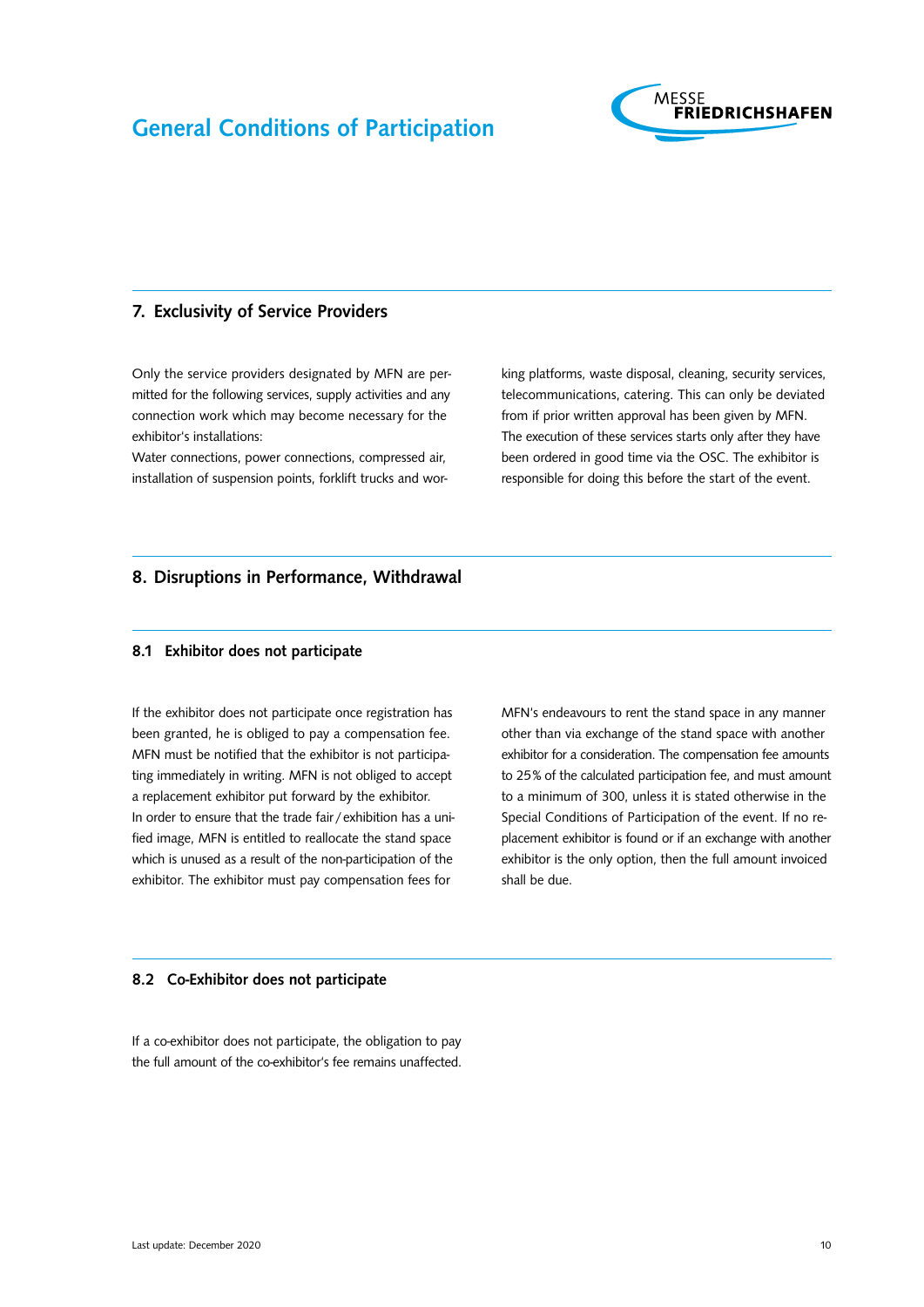

#### <span id="page-10-0"></span>8.3 Breaches of Duty by the Exhibitor, Contract Penalties

Culpable breaches of the exhibitor's duties which result from the contractual relationship or which contravene the directives set out in the House Rules entitle MFN to terminate the contractual relationship for good cause with immediate effect if the contravention is not remedied immediately upon request.

In the event of a termination for good cause, MFN is entitled to close the stand of the exhibitor immediately and demand that the exhibitor disassemble the stand immediately and clear the stand space.

If the exhibitor is late in disassembling the stand or cleaning the stand space, MFN is entitled to undertake the disassembly of the stand and / or the clearing of the stand space either itself or engage a third party to do so, at the expense of the exhibitor.

The exhibitor is obliged to pay the due participation fees as minimum compensation cover throughout the remaining period of the event.

If no replacement exhibitor is found for the stand space of the terminated exhibitor, MFN is entitled to carry out redesign work on the stand space at the exhibitor's expense in order to unify the image of the trade fair.

MFN is entitled to demand a contract penalty, which is to be determined using equitable discretion by MFN for each individual case, amounting to a maximum of 10,000. The exhibitor may provide evidence that no or significantly less damage than that stated was incurred for MFN. The option to file other claims remains unaffected by this.

#### 8.4 MFN's Right to Withdrawal and Termination Right

#### 8.4.1 Insolvency of the Exhibitor

MFN is entitled to withdraw from the contract if insolvency is filed for by the exhibitor, if such a petition is rejected as a result of lack of funds or if insolvency proceedings have been started. The exhibitor is obliged to inform MFN of any of these events immediately.

#### 8.4.2 Non-payment

If a deadline for payment set by MFN expires without payment of the participation fee, MFN may withdraw from the contract.

In the case the right to withdrawal is exercised, MFN is entitled to claim compensation from the exhibitor in the amount of the agreed and/or expected participation fee, as stated in point 8.1 of these conditions, unless the exhibitor can prove to MFN that the damages incurred were less than those stated.

Further claims from MFN remain unaffected by this.

# 8.4.3 Violation of the Special Conditions of Participation, General Conditions of Participation, Technical Guidelines, House Rules

If the exhibitor is breaching the elements of the Special and / or General Conditions of Participation, Technical Guidelines or House Rules, MFN is entitled to terminate the contractual relationship with immediate effect for good cause.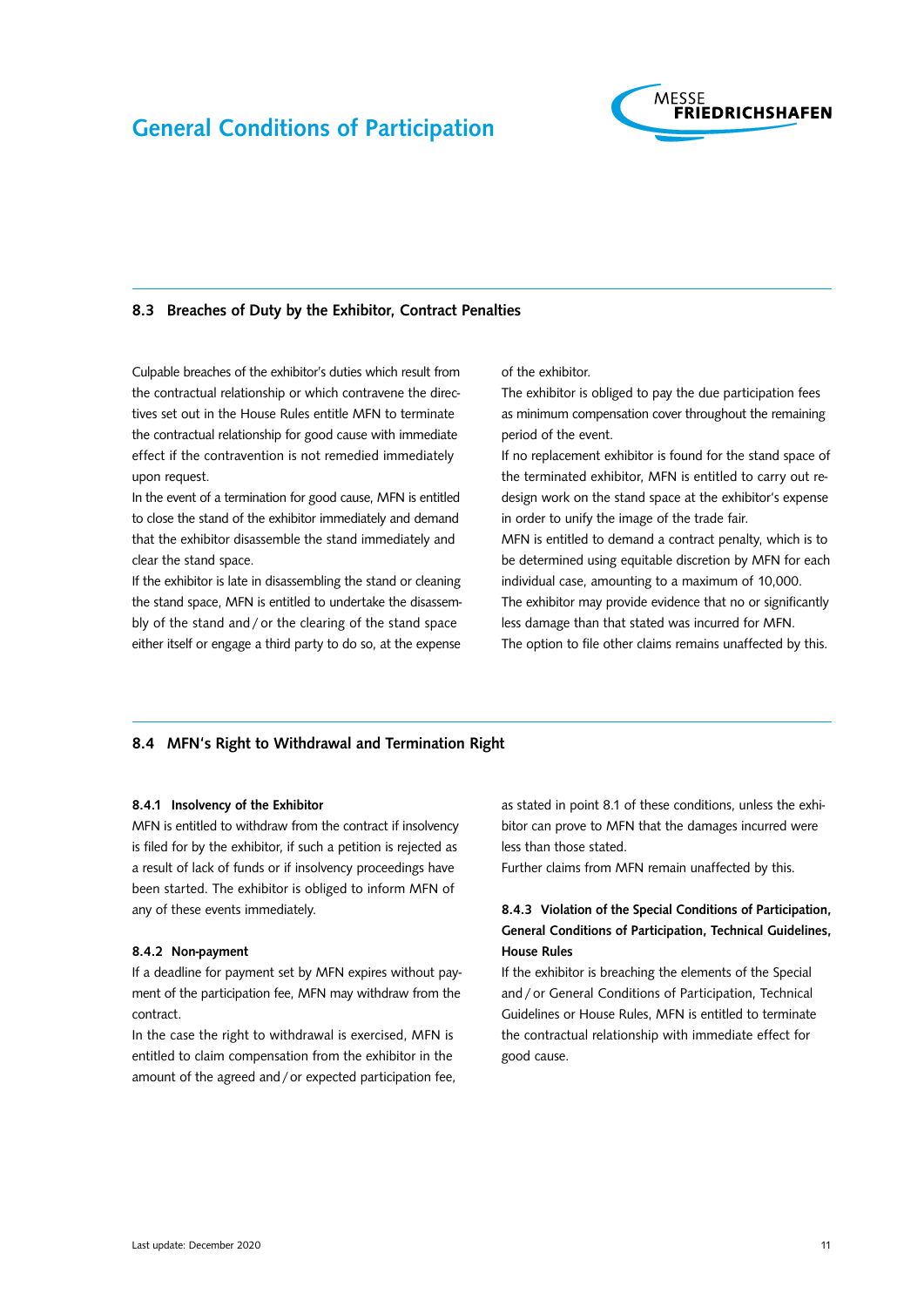

#### <span id="page-11-0"></span>8.4.4 Violation of subsection 12 (advertising)

In the event that the exhibitor is in breach of subsection 12 (approaching and canvassing visitors outside the stand space, political publicity / statements), MFN is entitled to terminate the contractual relationship with immediate effect for good cause.

#### 8.4.5 Stand is not Occupied at Correct Time

If the stand is not occupied at the correct time by the exhibitor (Subsection 10.1.4), MFN is entitled to terminate the contractual relationship with immediate effect for good cause.

#### 8.5 Reservations, force majeure, cancellation and other changes to the event

### 8.5.1 Reasons for changes to the event, obligation to inform and compensation

Unforeseen events, in particular cases of force majeure (for example natural disasters, war, terror, failure or massive disruptions in traffic and/or communication links, as well as special epidemic or pandemic risks when contagious diseases occur) which make it impossible or irresponsible to hold the event as planned, entitle MFN to make the following changes to the event:

- to postpone, shorten and extend an event;

- to completely cancel its opening and

- to close an already started event temporarily, finally, in individual parts or in total.

Inability to provide sufficient operating elements, such as electricity, heating, etc., strikes and lockouts, will be equated to incidence of force majeure as long as they are not short-term in nature. There is no right to make the aforementioned changes to the event if MFN is responsible for the incident on which the change is based. MFN must inform the exhibitor of such change measures immediately after the decision has been taken, unless MFN is also prevented from doing so by one of the circumstances mentioned. No claims for damages can be made against MFN, unless

- the change can be attributed to a grossly negligent or intentional breach of duties by MFN or its agents - the change is due to MFN's or its agents' violation of an essential contractual obligation which, firstly, enables the

contract to be fulfilled in accordance with the regulations. Furthermore, the exhibitor should also be consistently able to trust that this obligation shall be adhered to (this may be, for example, planning and preparation of the event in accordance with the regulations, the exhibitor being notified in good time and being fully informed, etc.).

#### 8.5.2 Participation fee

In the case that an event is postponed for a reason specified in 8.5.1.1, the following applies: MFN will determine a replacement date no later than one month after the announcement of the postponement of an event. The exhibitor has the right to withdraw from the exhibitor contract within 14 days of receiving notification of the replacement date.

If an already started event is shortened, extended or closed (temporarily, permanently, in individual parts or in total) for one of the reasons specified in section 8.5.1.1, then the payments to be made by the exhibitor according to the exhibitor contract - the participation fee as well as any costs to be borne by the exhibitor - must be paid in full.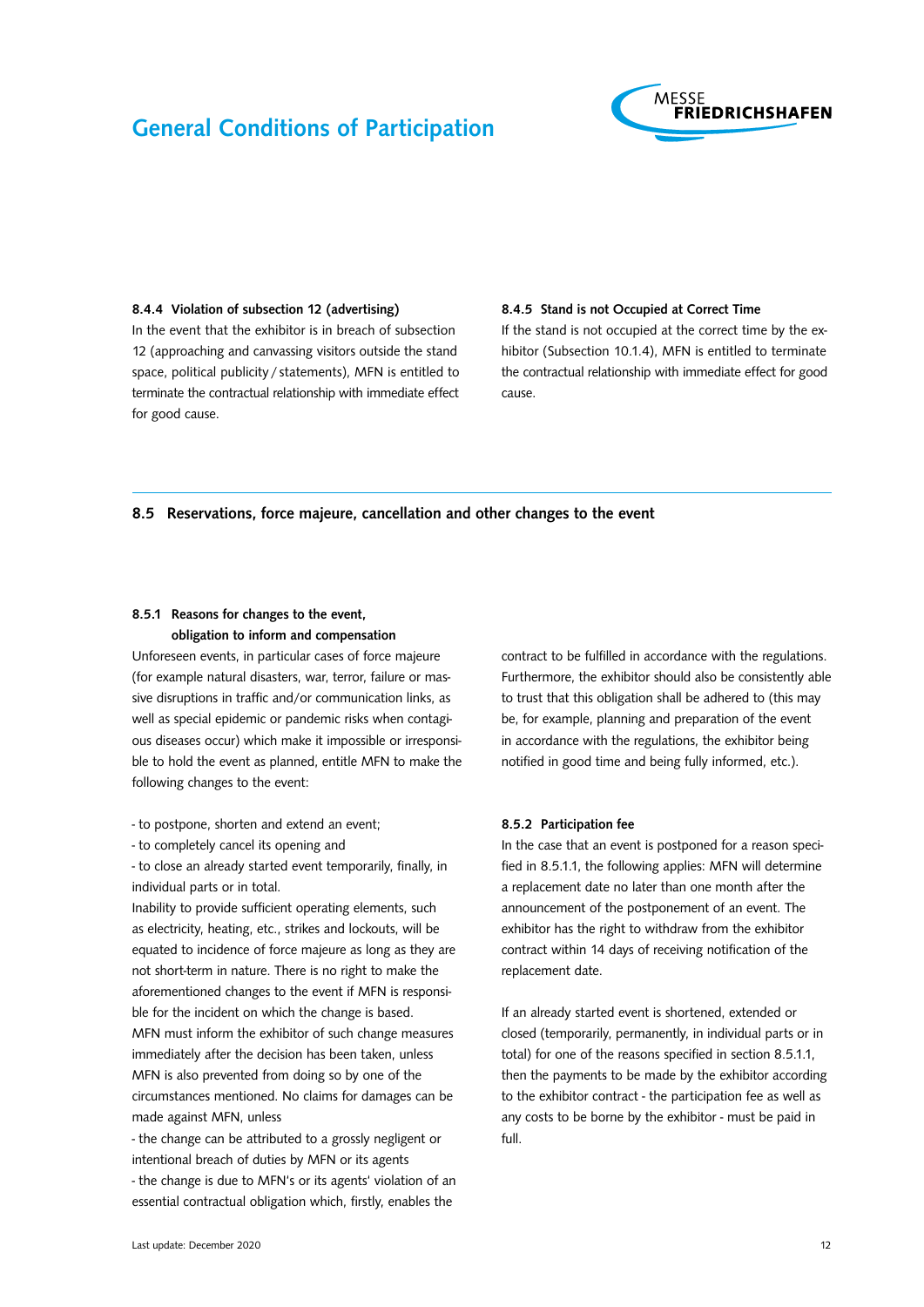

## <span id="page-12-0"></span>9. Duty to Supply Information, Safety Regulations

### 9.1 Exhibitor's Duty to supply Information

Upon registration, the exhibitor must share all relevant information with MFN, particularly that which influences the allocation of stand space, construction and disassembly operations, occupational health and safety, right to erect

structures, structural or operational safety and requirements for the surveillance team or which could otherwise prove significant for MFN.

#### 9.2 Forms, Online Service Center

The exhibitor receives an access code for the OSC upon registration and with the invoice for participation in the trade fair. This access code can be used to carry out the aforementioned orders for service provision, media features and services online. The relevant information is shown in the Technical Guidelines (view under: [www.messe-friedrichshafen.com/exhibiting-guidelines](http://www.messe-friedrichshafen.com/exhibiting-guidelines) or

in the OSC).

#### 9.3 Safety Regulations

The exhibitor must inform themselves on the safety regulations which are in force for the duration of participation in the trade fair and instruct its employees and, if applicable, its co-exhibitors on these. This instruction is to be documented in writing.

The Technical Guidelines and House Rules form the most essential component of these relevant safety regulations (viewed under:

### [www.messe-friedrichshafen.com/exhibiting-guidelines](http://www.messe-friedrichshafen.com/exhibiting- guidelines) or in the OSC).

During the event and construction and disassembly, throughout the premises of MFN, the exhibitor is subject to the conditions set out in the Technical Guidelines and House Rules. Furthermore, the instructions of the employees of

MFN, who are authorized by service ID card, must be obeyed. Exhibitors must make sure that authorized MFNemployees can meet competent contact persons at the exhibitor's stand at any time. The exhibitor is obliged to observe all occupational and trade law regulations, environmental regulations, fire protection regulations and accident prevention regulations.

The exhibitor shall supervise the persons they engaged for the event and the other exhibitors they have registered to ensure they comply with the aforementioned conditions and will intervene in the event of violation and/or inform MFN of such violations.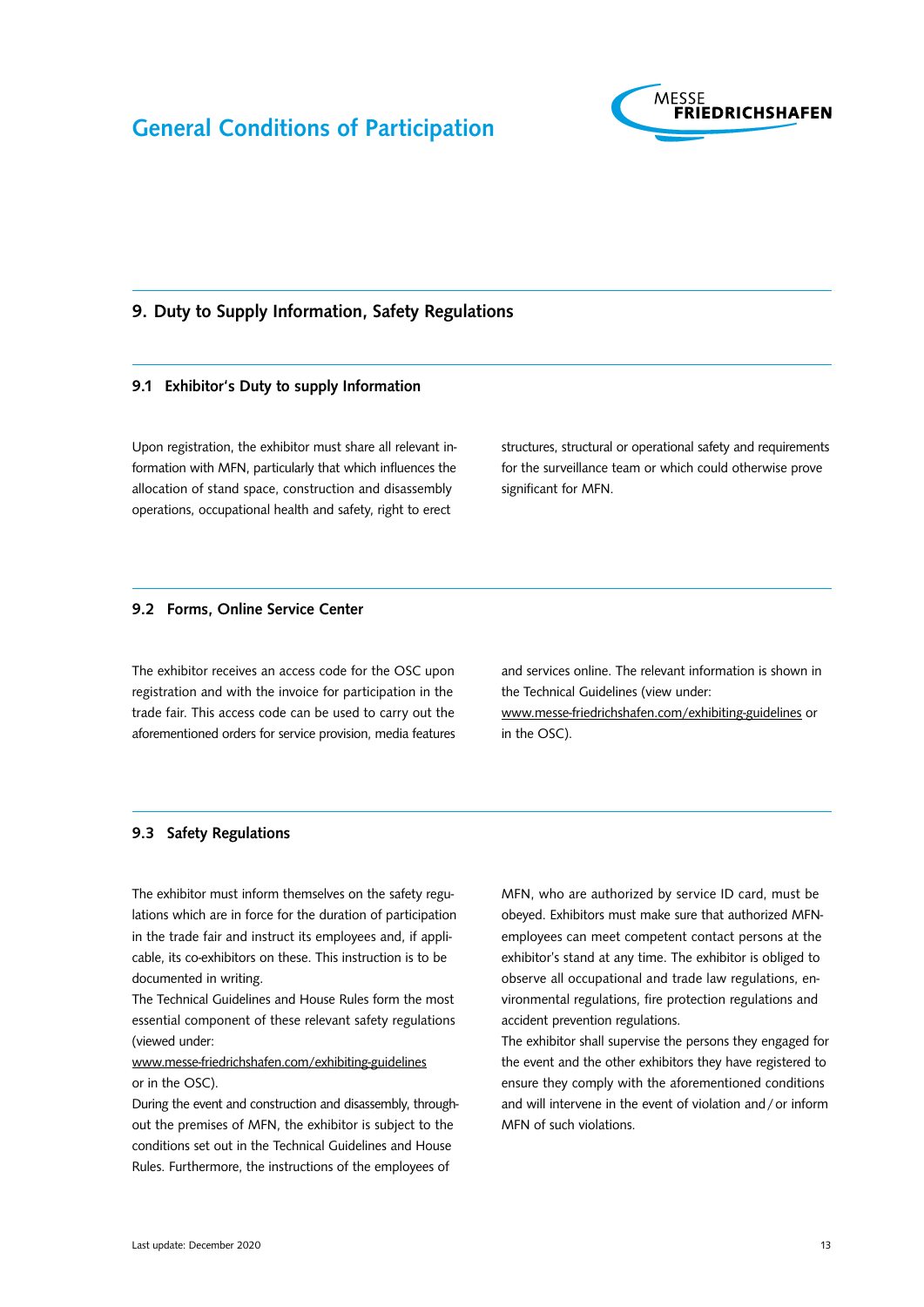

#### <span id="page-13-0"></span>9.4 Occupation of the Exhibition Premises

Unless stated otherwise in the Special Conditions of Participation, the length of time for which exhibitors, their employees or persons reporting to them may remain on the premises is limited to an hour before and after the daily opening hours for the relevant event, including opening

hours. In principal, exceptions (i.e. for parties at the stand) require approval from the project management team (request via the OSC). Outside of daily opening hours, the stands of other exhibitors may not be entered without permission from the stand owner.

# 10. Construction and Disassembly

### 10.1 Stand Construction, Fitting and Design

#### 10.1.1 Basic Principle

All stand spaces and other event spaces are calibrated and delineated by MFN. MFN is entitled to dictate requirements under § 315 of the German Civil Code [BGB].

The stand construction requirements in the Technical Guidelines must be observed. The stands must be constructed so that they are safe in terms of their stability and for traffic.

#### 10.1.2 Design

The design and furnishing of the stand is, in principle, entrusted to each individual exhibitor. However, the usual exhibition criteria for the event and all MFN conditions must be observed in the design and furnishing, particularly the Technical Guidelines and the Special Conditions of Participation. Regulations on floor coverings and stand heightlimits are of particular importance here. MFN may demand that true-to-scale blueprints and stand descriptions are submitted. The name and/or company of the exhibitor must be displayed clearly on the stand.

#### 10.1.3 Construction and Disassembly Time Limits

The time limits for construction and disassembly times are governed by the Special Conditions of Participation.

#### 10.1.4 Staffing

The stand must be properly equipped and staffed by professionally qualified personnel during the opening hours throughout the entire duration of the event.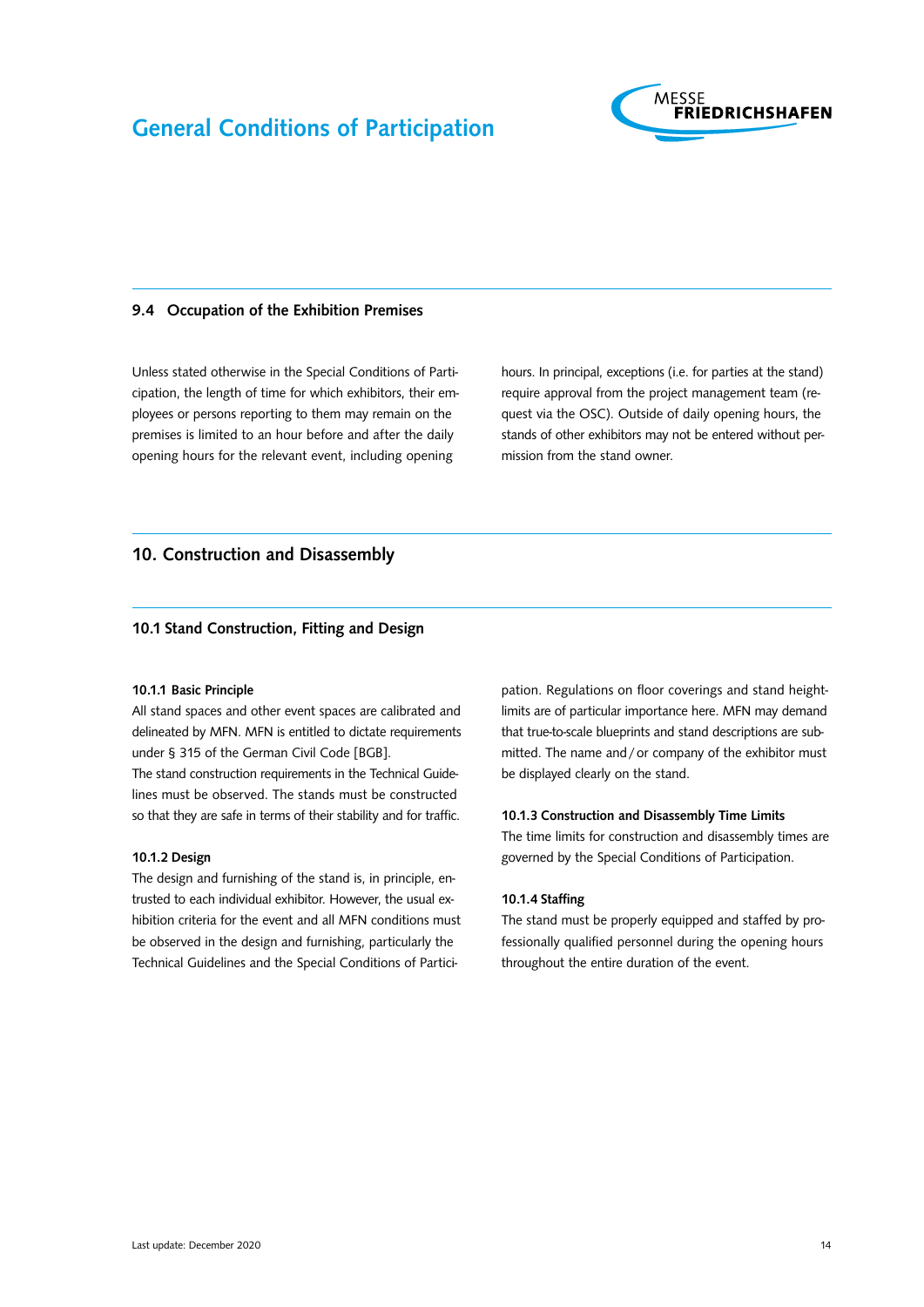

#### <span id="page-14-0"></span>10.2 Stand Construction Obligations

The exhibitor is obliged to construct an exhibition stand on the hired stand space. Construction of the stand must begin at least 24 hours before the event starts – individual imperative deadlines for construction remain unaffected by this.

#### 10.3 Removal of objectionable objects etc.

Exhibits, stand equipment and/or other objects which were not stated in the registration or which are objectionable or disruptive to the smooth running of the event in terms of their appearance, smell, insufficient cleanliness, noise or other characteristics or which otherwise prove unsuitable

must be removed immediately upon the request of MFN. If such objects are not removed immediately, MFN can have them removed at the exhibitor's expense and / or terminate the contractual relationship for good cause, with immediate effect.

### 10.4 Premature Disassembly

The exhibitor is not entitled to remove exhibits from the stand space and/or begin disassembly of the stand before the disassembly period begins. If this is not abided by, MFN reserves the right to impose claim for compensation.

#### 10.5 Clearing

The exhibitor bears sole responsibility for clearing the stand space and returning it to its original state within the set deadlines. MFN bears no liability for goods which are still present on the event premises after the event has ended, even those which have been sold to third parties during the course of the event, unless damage or loss can be attributed to MFN as a result of intentional activity or gross negligence.

MFN is entitled to impose a storage fee for goods and stand construction materials which are not disassembled and taken away on time. Furthermore, once the disassembly time limit is up, MFN is entitled to have goods / stand construction materials which are not disassembled or taken away on time removed and stored by a company which is competent to do so at the expense of the exhibitor and at the exhibitor's own risk.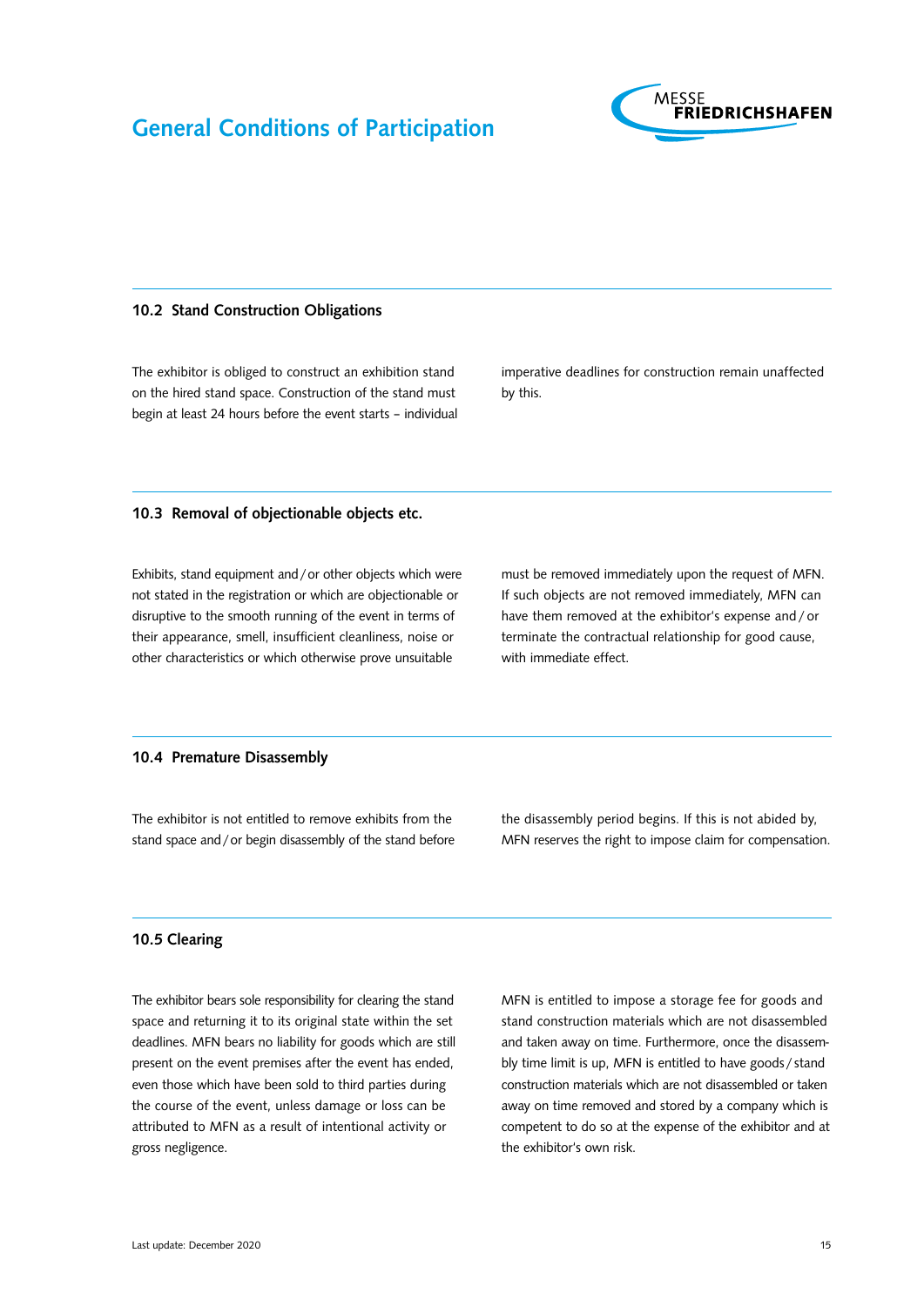

#### <span id="page-15-0"></span>11. Handover / Return

After the period of use has ended, the exhibitor must return the stand space to MFN in a clean-swept state, just as they received it. Failing this, MFN is entitled to have the space cleaned (i.e. remove sticky residues from the carpets) and to have installations, appliances, advertising boards, etc., removed and / or to return the space to the state that it was in prior to handover to the exhibitor. MFN is entitled to invoice the exhibitor for the costs thus incurred. This also applies if MFN has agreed that the exhibitor may bring installations, appliances, advertising boards, etc., into or onto the object provided for use.

# 12. Advertising

Any type of advertising (flyers, posters, other promotional materials) for the exhibitor's company may only be displayed on their own stand space and only for the products manufactured and distributed by the company, as long as these have been registered and permitted.

Purpose-built advertising spaces for posters or banners located throughout the premises of MFN can also be booked. Loudspeaker advertising, as well as other sound-emitting activities and film, video or computer presentations and/ or other activities which involve the emission of light or noise which is not of a low level require written permission from MFN. This also applies for the use of other devices and equipment which may have an increased promotional impact in terms of their visual or auditorial character or if the presentation of exhibits produces noise or otherwise causes disturbance. The points on noise emission in the Technical Guidelines must be observed

[www.messe-friedrichshafen.com/exhibiting-guidelines.](http://www.messe-friedrichshafen.com/exhibiting-guidelines) MFN is entitled to prohibit advertisements which are conducted without authorization without involving legal or police intervention and to eliminate these, or have them eliminated. The costs for removal of unauthorized affixed advertising materials shall be borne by the exhibitor. In the interest of an undisturbed continuation of the exhibition, any permissions granted may be limited or revoked later. Mobile advertising media (walking ads, promo girls, etc.) within the event premises and the distribution of printed material and tasters outside of the stand space and in the parking lot are not permitted. Written approval from MFN must be obtained for exceptions to this rule.

Approaching and canvassing visitors outside the stand space is strictly prohibited. Political advertisements and/or political statements are not permitted unless political statements are part of the scope of the event. For political statements or political advertisements which could disturb the peace at the event or disturb public order, MFN is entitled to demand that the disputed objects be omitted and removed.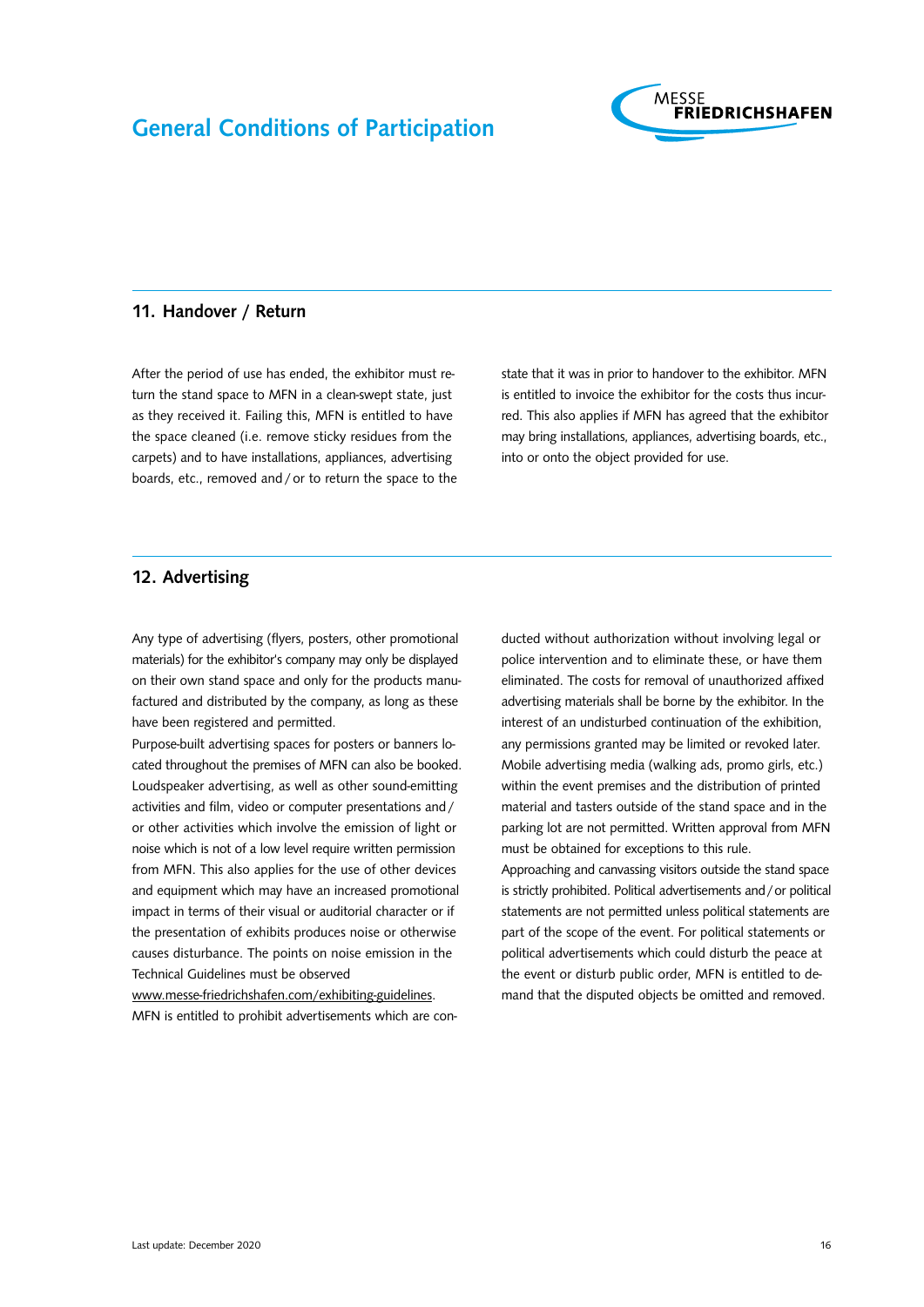

### <span id="page-16-0"></span>13. Sales Regulation

Direct sales and/or prohibition of direct sales is governed formally by the Special Conditions of Participation for the event.

The procurement of and compliance with advertising and health policy permits is the responsibility of the exhibitor.

## 14. Photography and Other Means of Recording Films and Videos

Capturing images within the event premises for commercial purposes in any form, particularly photography and film, is only permitted for persons who have been accredited for this purpose by the MFN Communications Department. Images and recordings which are to be made outside the daily opening hours require acceptance from MFN. The MFN reserves the right to request a suitable fee for this. The resulting costs are to be borne by the exhibitor.

MFN and – with the agreement of MFN – the journalists are entitled to produce photographs, drawings and film and video recordings of the event, the exhibition structures and stands and the exhibited objects and to use these for advertisements or press releases free of charge. This also applies to people who may appear in these recordings or items.

### 15. Surveillance, Cleaning, Waste Disposal

### 15.1 Surveillance

In principle, MFN accepts no liability for duty of care for exhibits brought onto the premises, stand equipment and objects which are the property of persons working on the stand. Stand surveillance and supervision of the stand during the daily opening hours of the event is generally the exhibitor's responsibility, and this also applies during the construction and disassembly periods. Outside of the

opening hours of the event, MFN ensures that general monitoring of the halls and the event premises is undertaken. Duties of care, custodial or other safeguarding of the interests of the exhibitor shall not be effected. During the night, easily removable, valuable objects must be locked away by the exhibitor.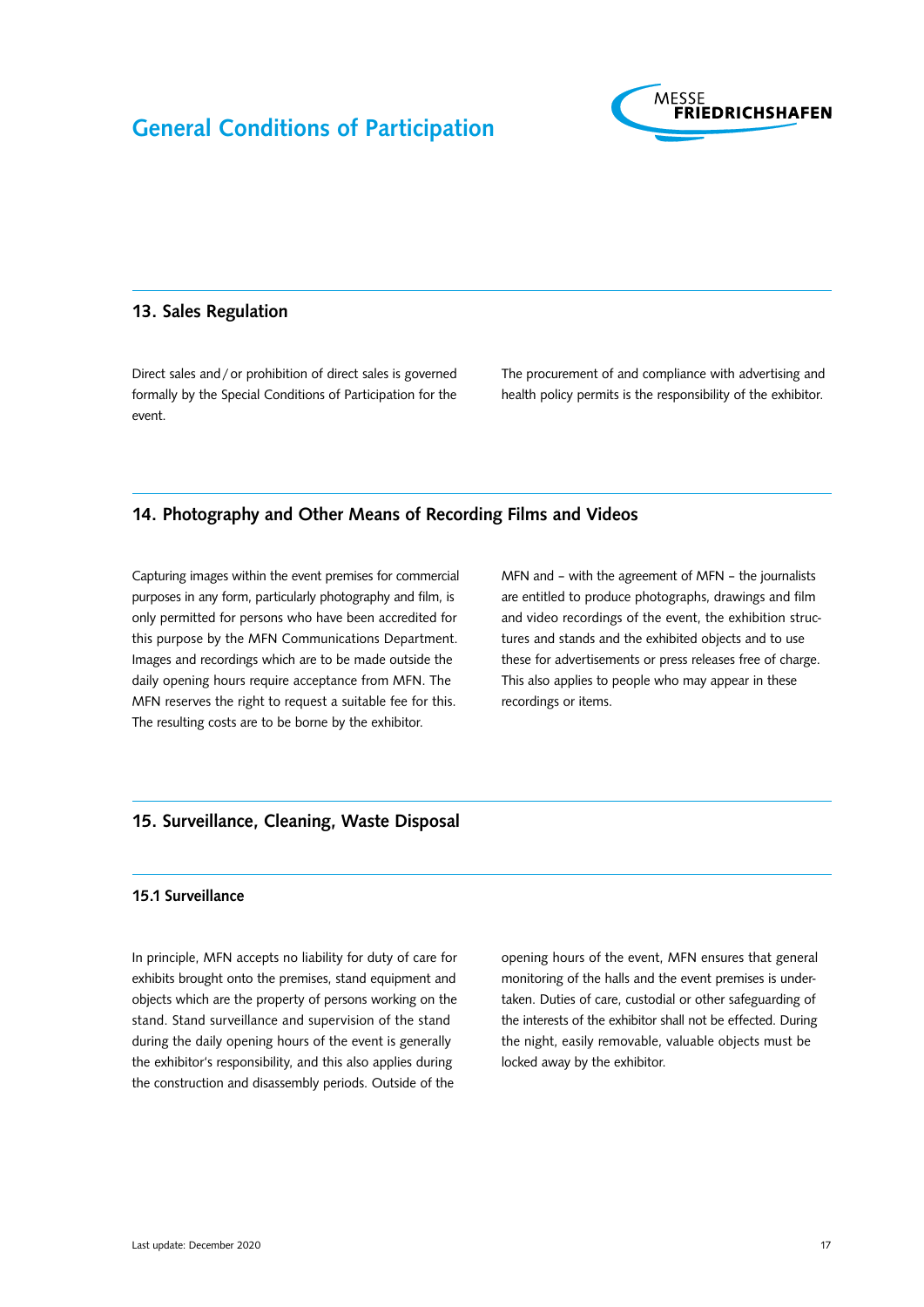

#### <span id="page-17-0"></span>15.2 Stand Surveillance

The exhibitor may order additional surveillance of the stand at their own expense from the surveillance company appointed by MFN. Ordering is carried out via the OSC.

#### 15.3 Cleaning

MFN provides general cleaning for the premises and hall walkways.

#### 15.4 Cleaning of Stands

Cleaning of the stand/stand space must be undertaken by the exhibitor and must end 15 minutes before the event opens every day. If cleaning the stand is contracted out, the exhibitor must use the cleaning company appointed by MFN for this purpose. Orders are placed via the OSC. If the exhibitor's own cleaning team is deployed, then they may only work one hour before and/or one hour after the daily opening hours of the event, unless stated otherwise

in the Special Conditions of Participation.

If the exhibitor should deviate from the usual, decent standards of MFN in terms of hygiene or external appearance of the stand the exhibitor must remedy this at their own expense by order of MFN. If the exhibitor does not carry out these actions immediately following such an order from MFN, MFN is authorized to remedy these deviations and to invoice the exhibitor for the costs incurred.

#### 15.5 Waste Disposal

Waste disposal and environmental protection are regulated in the Technical Guidelines, which must be observed.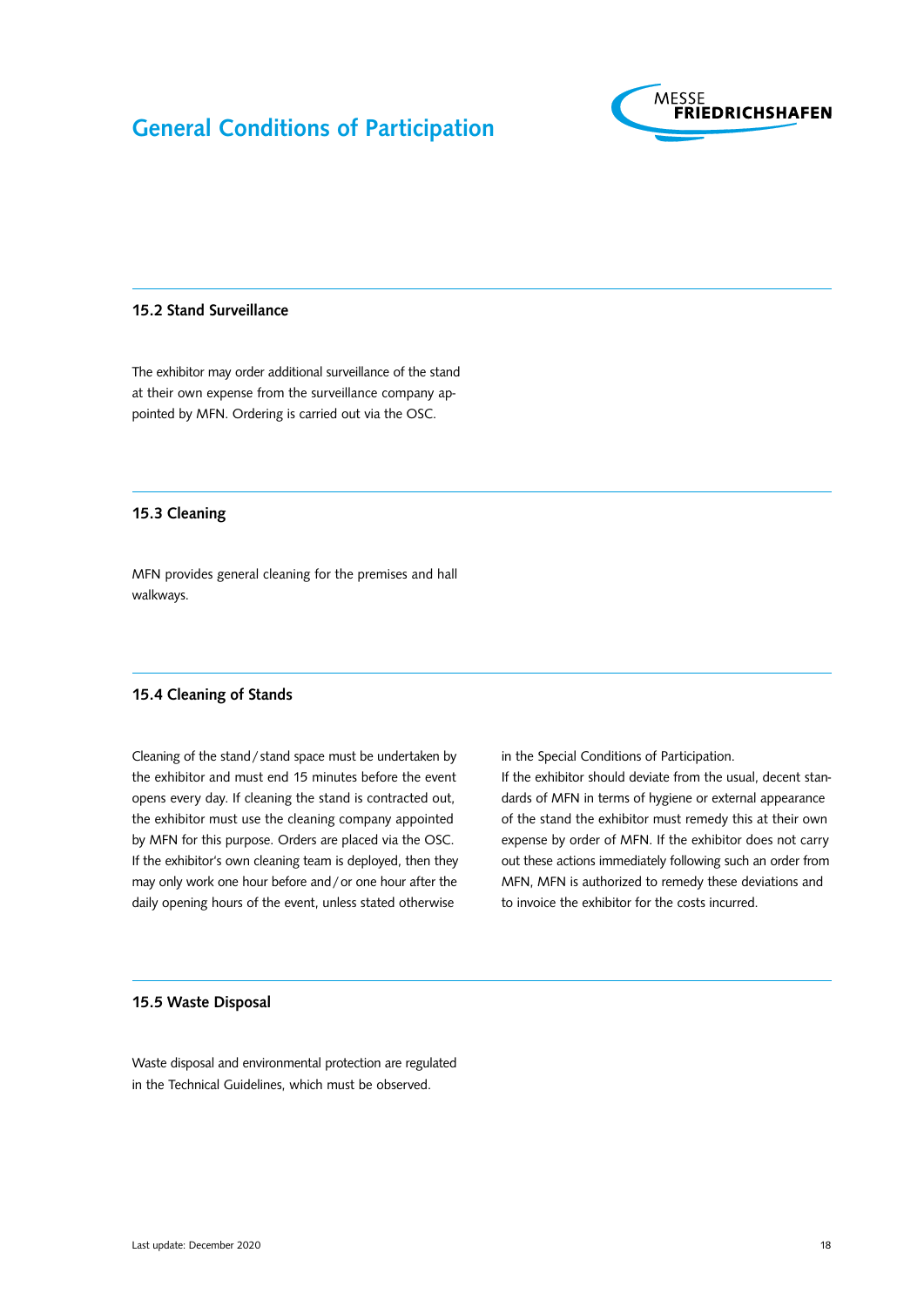

### <span id="page-18-0"></span>16. Data Protection

By registering, the exhibitor declares that they agree that data concerning the exhibitor may be used for the purposes of developing the event and advertising and market research and/or opinion research and the agreements to be met in these circumstances under observation of the Privacy Act and other statutory data protection regulations (in the version currently in force) may be collected, processed and used and transferred to third parties in conjunction with this where applicable.

The exhibitor also commits to participate in the electronic visitor data collection and evaluation programs and declares that they consent that information on their participation may be distributed via electronic media, including the internet. Furthermore, by registering, the exhibitor permits that their email address may be used by MFN for advertising purposes and information by newsletter on the current status of the event. The exhibitor may oppose this utilization of their email address at any time. The elements disclosed in the registration will be stored by MFN in accordance with article 4 No. 2 DSGV (Federal Data Protection Act – Datenschutzgrundverordnung) via an automated process.

# 17. Industrial Property Rights

#### 17.1 Basic Principle

The exhibitor is obliged to observe the property rights of third parties with respect to goods displayed by themselves or their co-exhibitors. Goods which infringe upon industrial property rights, specifically trademark rights, design rights, utility model rights and / or patents are not permitted as exhibition goods.

The exhibitor is obliged to remove goods which violate these rights from their stand immediately. In the event that infringement of property rights and/or breaches of the aforementioned duties are proved, MFN reserves the

right to exclude the exhibitor from the current and / or future event(s) without any compensation.

If MFN exercises their right to exclusion based on a legal decision or based on well-founded evidence of the infringement of property rights, the exhibitor concerned is not entitled to make claims for damages against MFN in the event that the infringement of property rights proves to be invalid at a later point in time.

Securing copyright or other industrial property rights for exhibits is the responsibility of the exhibitor.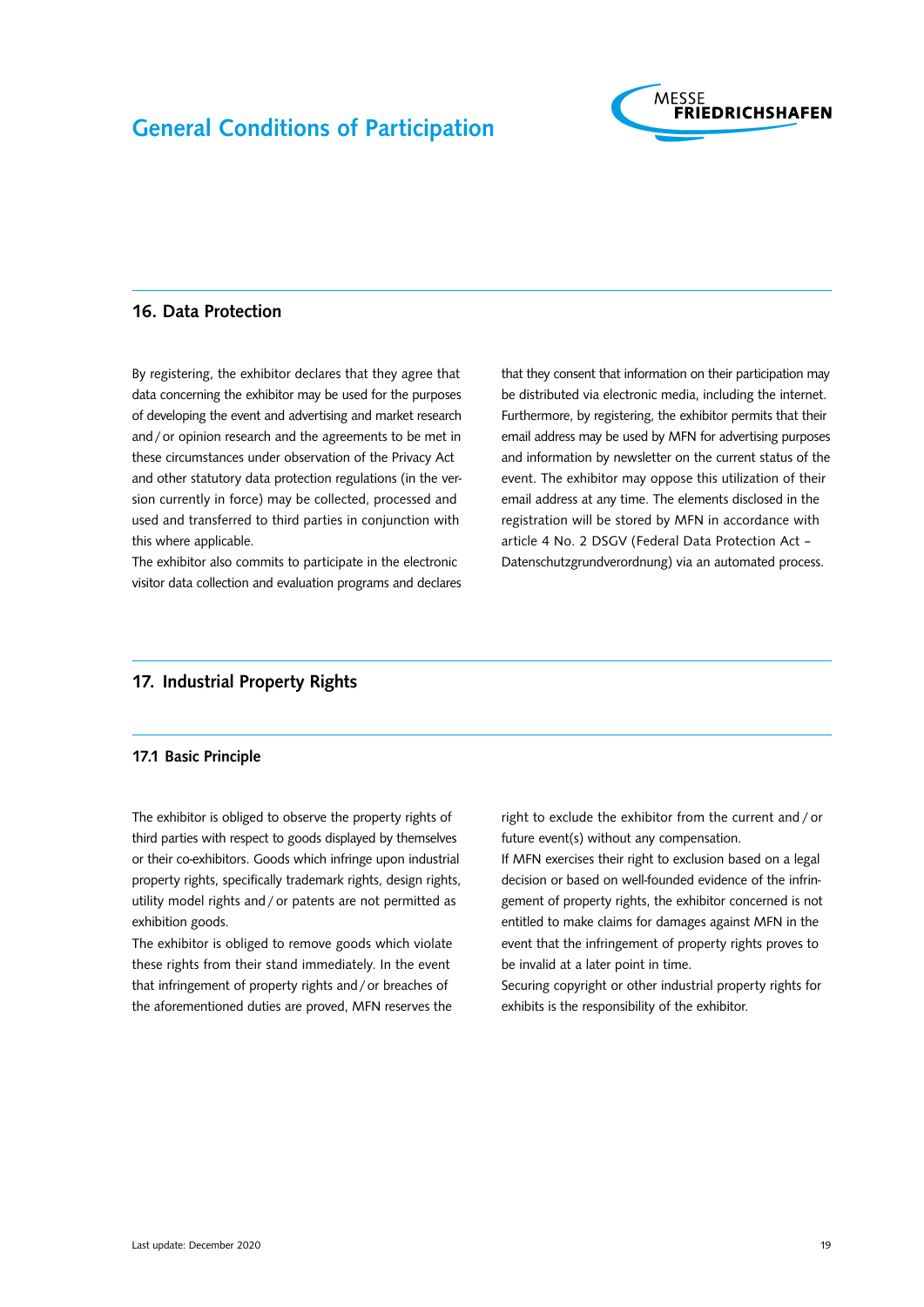

#### <span id="page-19-0"></span>17.2 Protection of Exhibits

Securing copyright or other industrial property rights for exhibits is the responsibility of the exhibitor. A 6 month period of property right protection extending from the beginning of the event onwards, based on the fundamental principles of the Act on Protection of Designs and Exhibits and the Trademark Reform Act only enters into force if the Federal Minister of Justice has published an appropriate public notice in the German Federal Law Gazette (Exhibition Protection). In principle, MFN applies for this exhibition protection.

### 17.3 GEMA [Society for musical performing and mechanical reproduction rights]

The exhibitor is responsible for making the appropriate notifications in good time and in full for its own musical presentations which are subject to GEMA approval, and

that duties are paid and also that copyrights are respected. GEMA applications and other information can be accessed at [www.messe-friedrichshafen.com/exhibiting-guidelines](http://www.messe-friedrichshafen.com/exhibiting-guidelines).

#### 17.4 Registered Trademarks of MFN

The exhibitor is obliged to obtain consent for use before using any registered trademark of MFN.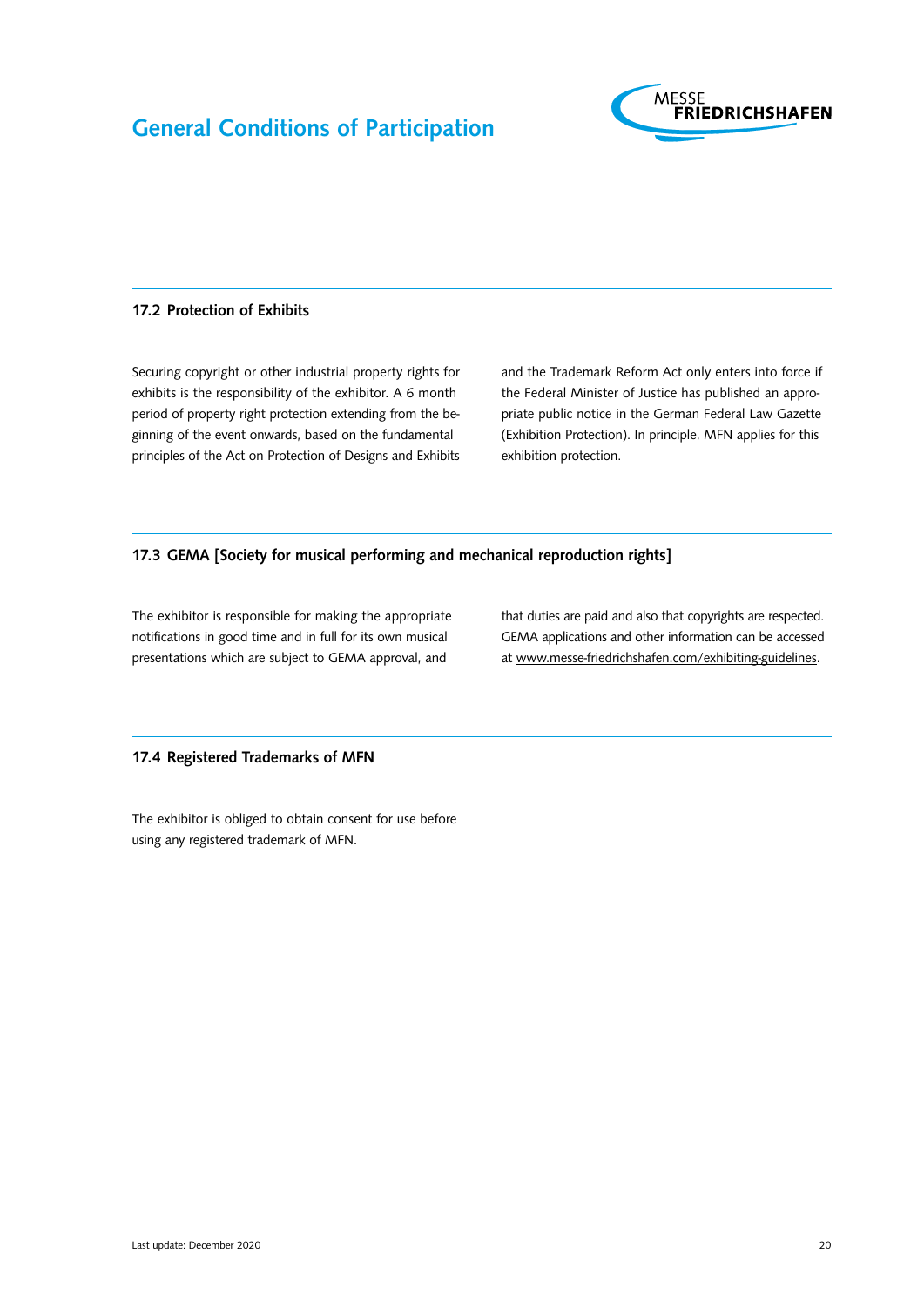

# <span id="page-20-0"></span>18. General Obligations of the Exhibitor

The exhibitor must ensure that they do not damage the reputation of MFN. Among other items, this requires that the exhibitor only uses suppliers who can guarantee that they will work in a reliable and orderly manner (see also Subsection 7). The exhibitor is obliged to observe the conditions of the General Conditions of Participation, the

Special Conditions of Participation, the Technical Guidelines and the House Rules.

Insofar as it is required under law or is reasonable on objective reasons, the exhibitor is obliged to draw up an appropriate safety concept with MFN and the public agencies and organizations responsible for safety.

# 19. Compulsory Insurance Coverage

The exhibitor is obliged to take out liability insurance with the sum insured being the customary scope of coverage for the market in a lump sum for physical injury to persons and damage to property (with cover amounting to double this amount). This insurance must include coverage for rental property damages to buildings and rooms through fire, explosion and domestic water damage, with the sum insured amounting to at least EUR 10 million, as well as rental property damages to other items resulting from other causes with the sum insured amounting to at least EUR 50,000. Furthermore, the exhibitor must reach an agreement for a waiver of recourse in favour of MFN with their property insurer. The closing of the insurance contract(s) is to be proved via submission of a written confirmation of cover to MFN at least three weeks before the event begins. Exhibitors have the option of taking out comprehensive insurance coverage for goods. Application for exhibition insurance is made via the OSC.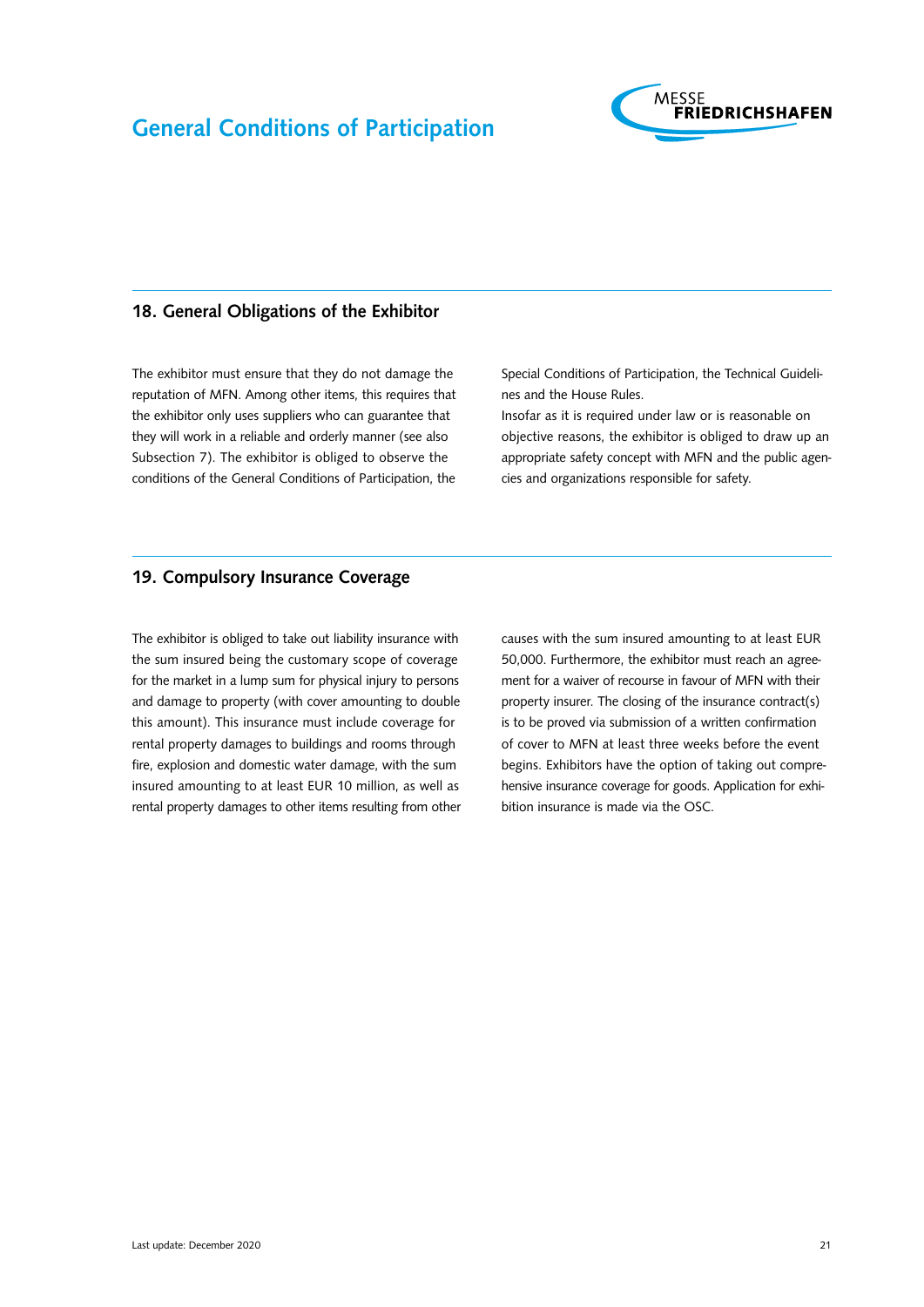

# <span id="page-21-0"></span>20. Legal Duty to maintain Safety, Operator Obligations

The operator obligations for one's own stand are transferred to the respective exhibitor in accordance with section 38, paragraph 5 of the Ordinance on the Construction and Operation of Places of Public Assembly (Baden-Württemberg) [Versammlungsstättenverordnung, VStätt-VO]. More specifically, this means that the exhibitor is responsible for ensuring public safety on the stand and the direct access to it unless hazards arise from the structural composition of the building and/or premises of MFN. Within the context of the obligation to maintain public

safety, the exhibitor must specifically ensure that passageways are clear, there are no "stumbling points" caused by cables, carpets, etc., wet or any other slip-prone surfaces are indicated with signs, suspended items are secured and are not hung too low, the stand construction complies with the safety provisions of MFN, fire protection measures are in place, all work is carried out to the best possible technological standards etc. Details on all areas are set down in the Technical Guidelines [\(www.messe-friedrichshafen.com/](http://www.messe-friedrichshafen.com/ exhibiting-guidelines) [exhibiting-guidelines](http://www.messe-friedrichshafen.com/ exhibiting-guidelines) or the OSC).

### 21. Notification of Damages

The exhibitor must notify damages which have occurred to MFN immediately in writing.

### 22. Intervention in the Event, Termination of the Event

MFN reserves the right to intervene in the course of the event or terminate the event in order to restore safety and order to the event. The exhibitor is not, in either case, entitled to bring claims for damages against MFN, unless MFN caused the grounds for intervention in the course of event or termination of the event intentionally or via

gross negligence or has violated an essential contractual obligation which firstly enabled the contract to be fulfilled in accordance with the regulations. Furthermore, the exhibitor should have been able to consistently trust that this obligation would be adhered to.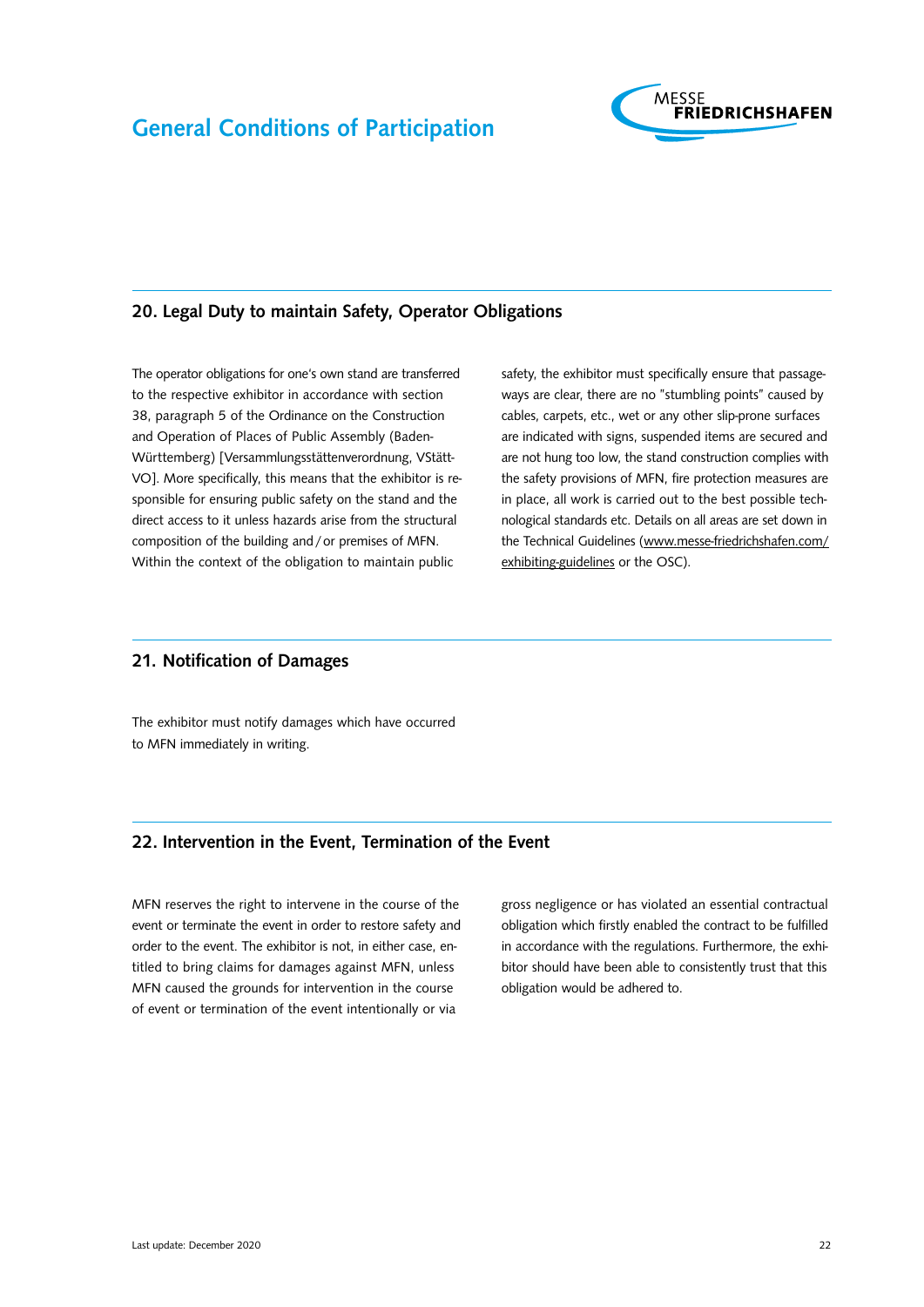

### <span id="page-22-0"></span>23. Bringing Objects onto Site

Where the exhibitor has received permission from MFN to place/ store items outside their own stand on the premises available to MFN and / or in buildings on these premises, this shall not be taken as justification for a rental contract nor custody contract to this effect.

### 24. Liability, Indemnification

#### 24.1 Liability of MFN

The liability of MFN, the agents and assistants thereof and other persons associated with MFN for negligent behaviour is eliminated, unless the claim involves liability resulting from physical injury to persons or liability as a result of violation of essential contractual obligations. In this context, essential contractual obligations are obligations which, firstly, enable the contract to be fulfilled in accordance with the regulations. The exhibitor can also consistently trust that these obligations shall be adhered to (without claim to completeness, this could be providing the object for use in line with the contract or appointing a supplier in line with the contract, to give examples). In the event that these essential contractual obligations are breached as a result of negligence, the liability of MFN is limited to that of contractually typical damages. The exhibitor indemnifies MFN against all claims of third parties for which the exhibitor or their co-exhibitors bear responsibility, unless these are for damage to property or financial loss which was at least partly caused by a grossly negligent or intentional breach of duty and, in the event of physical injury to persons, which can be attributed, in any way, to a breach of duty by MFN and / or persons associated with them, or can be at least partly attributed to them, or if the claim involves violation of essential contractual obligations by MFN in the sense stated above.

#### 24.2 Limitation of Liability in the Event of Violation of essential contractual Obligations

If MFN is liable for simple negligence of essential contractual obligations, the extent of compensation is limited to the foreseeable, typical damage. Prior to the incidence of

liability, the exhibitor has the possibility to extend the liability towards MFN by announcing a hazard threat and/or a value declaration in writing.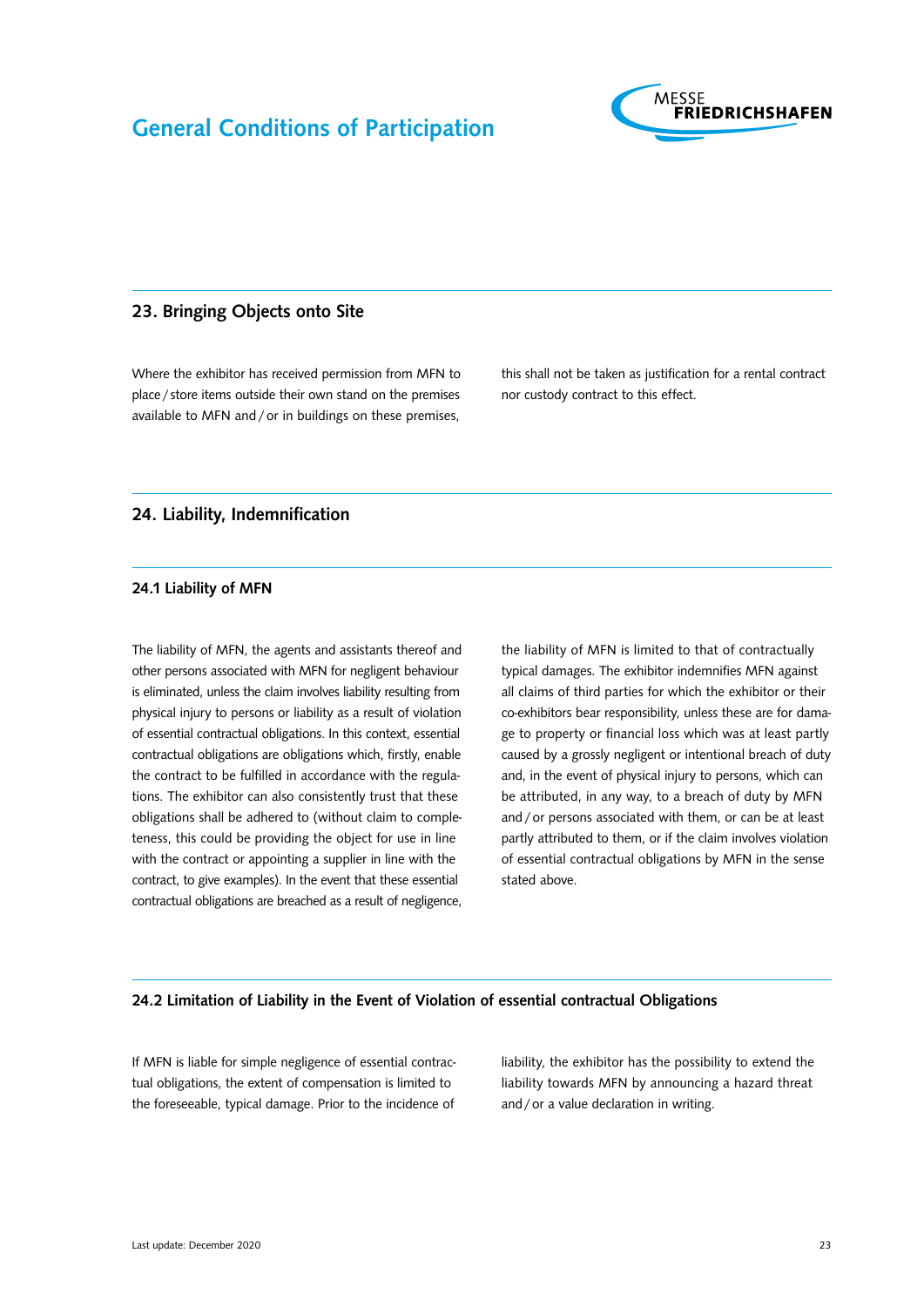

#### <span id="page-23-0"></span>24.3 Indemnification vis-a-vis Co-Exhibitors

The exhibitor indemnifies MFN against all claims which may arise in conjunction with a breach of duty or other actions which constitute grounds for claims on the part of its coexhibitors and which are brought against MFN. This also applies to the costs for legal defence.

This indemnification does not apply if MFN itself is responponsible for the breach of duty or actions which constitute grounds for claims as a result of gross negligence or intent, or if MFN has violated its essential contractual obligations under subsection 25.1.

#### 24.4 Strict Liability section 536 A of the German Civil Code [BGB]

Strict liability of MFN is dispensed with for pre-existing deficiencies (e.g. in stand equipment) under section 536 A, paragraph 1, clause 1 of of the German Civil

Code and for any potential subsequent damages for the exhibitor.

# 25. Statute of Limitations, Set-off

The statute of limitations for claims brought against MFN is one year, unless MFN has caused the grounds for the claim either intentionally or through gross negligence or the claims are subject to a statutory statute of limitations of over three years.

The exhibitor is entitled to a right to set-off against MFN only when their counterclaim is legally recognized as valid, is uncontested or is recognized by MFN. The same applies for the right of retention, inasmuch as the exhibitor is an entrepreneur, a legal entity under public law or a special investment fund governed by public law. If the exhibitor is not categorized as belonging to these groups, the exhibitor is entitled to exercise their right to retention, insofar as the exhibitor's counterclaim is governed by the same contractual relationship.

# 26. Protective Clause

Only these conditions and the conditions mentioned in the registration form (Special Conditions of Participation, Technical Guidelines, House Rules, OSC Terms of Use, Data Protection Guideline) of MFN are valid for the relationship between the parties. Other general terms and conditions of trade shall not be held to be subject terms of the contract, even if MFN has not expressly objected to them.